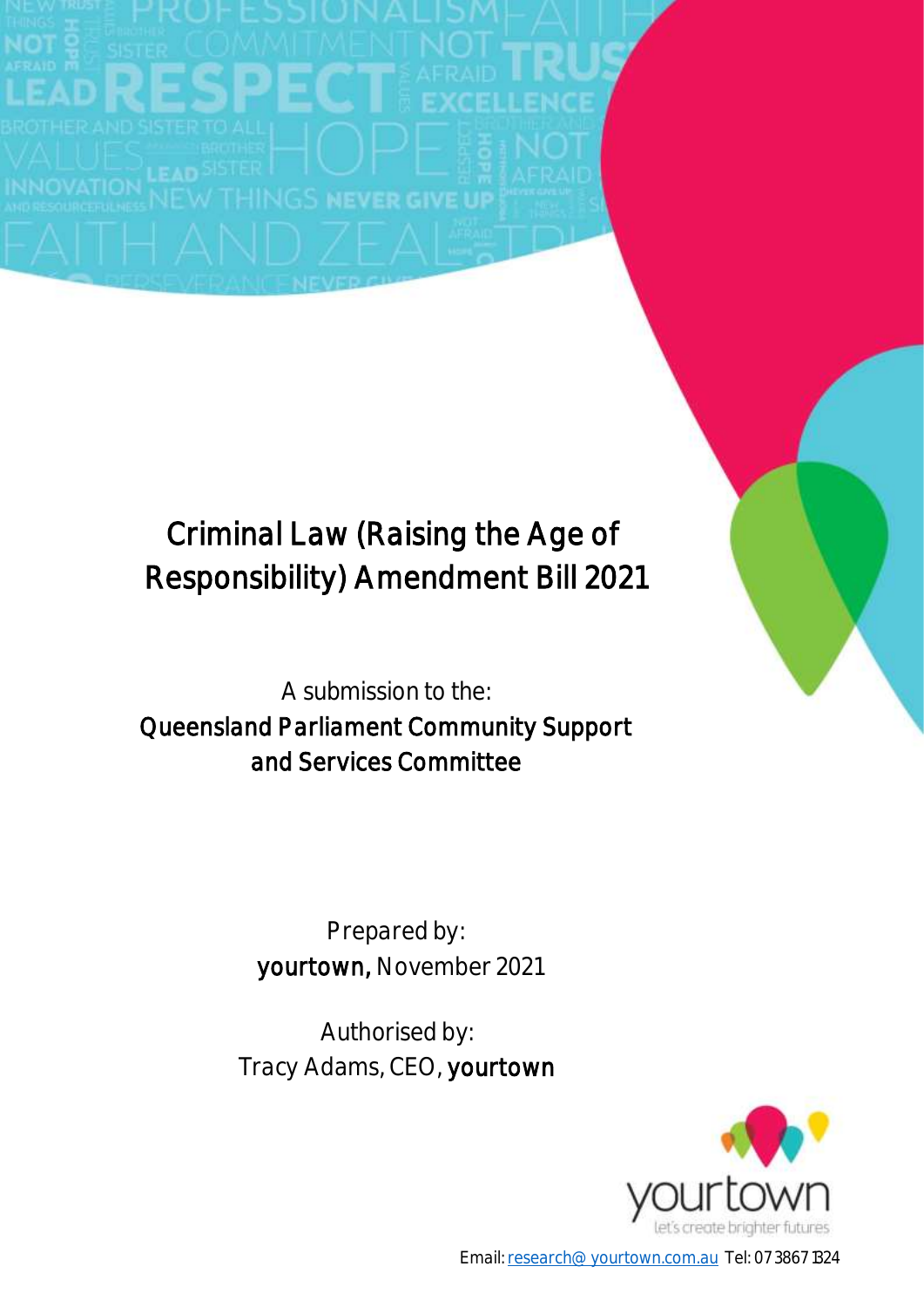yourtown is a national organisation and registered charity that aims to tackle the issues affecting the lives of children and young people. Established in 1961, yourtown's mission is to enable young people, especially those who are marginalised and without voice to improve their quality of life. yourtown provides a range of face-to-face and virtual services to children, young people and families, these include:

- Accommodation and therapeutic responses to young parents with children who are at risk
- Accommodation and therapeutic responses to women and children seeking refuge from domestic and family violence, including post refuge support
- Expressive Therapy interventions for young children and infants who have experienced trauma and abuse or been exposed to violence
- Young Parent Programs offering case work, individual and group work support and child development programs for young parents and their children
- Parentline, a telephone and online counselling and support service for parents and carers
- Kids Helpline, a national free 24/7 telephone and on-line counselling and support service for 5 to 25 year olds, with special capacity for young people with mental health issues
- Employment, educational programs and social enterprises, which support young people to re-engage with education and/or employment, including programs specifically developed for those experiencing long term unemployment
- Mental health service/s for children aged 0-11 years old, and their families, with moderate mental health needs.

The evidence linking childhood abuse and neglect and adolescent offending is well known. Every year, thousands of children and young people contact Kids Helpline about a range of issues regarding family, friends, and school to more serious issues such as child abuse, mental illness, bullying, alcohol and drug use, self-injury, and suicide. Kids Helpline supports children and young people to enhance their social, emotional, and psychological wellbeing and safety. Since the onset of COVID-19 in Australia, there has been a significant increase in the numbers of duty of care interventions undertaken at Kids Helpline. Duty of care interventions occur when a Counsellor deems a child or young person to be at risk of imminent harm and accordingly contacts police, child safety, or ambulance services. In the period 1 January 2021 to 31 June 2021, these interventions were 114% higher nationally compared to the same period in the previous year. The escalation was largely related to suicide attempts (38%) and child abuse (35%). $^{\rm 1}$ 

An offending history is also a known barrier to employment. As at December 2020, more than 10% of the 10,800 young people engaging in **yourtown's** jobactive and Transition to Work services had a history of offending. In 2020-21, yourtown provided counselling and support to 120 young people aged 18-25 in southeast Queensland detention centres many of whom had a history of alcohol and drug use, supporting them to reconnect with the community upon release. Many of these young people had a history of trauma, homelessness, mental illness, and domestic and family violence. yourtown also provides accommodation and wrap-around support for women and children escaping domestic and family violence in southeast Queensland; and to vulnerable young parents, often single mothers, with children who have experienced trauma and are at risk of harm in New South Wales.

<sup>-</sup><sup>1</sup> https://www.yourtown.com.au/media-centre/new-kids-helpline-data-reveals-spike-duty-care-interventions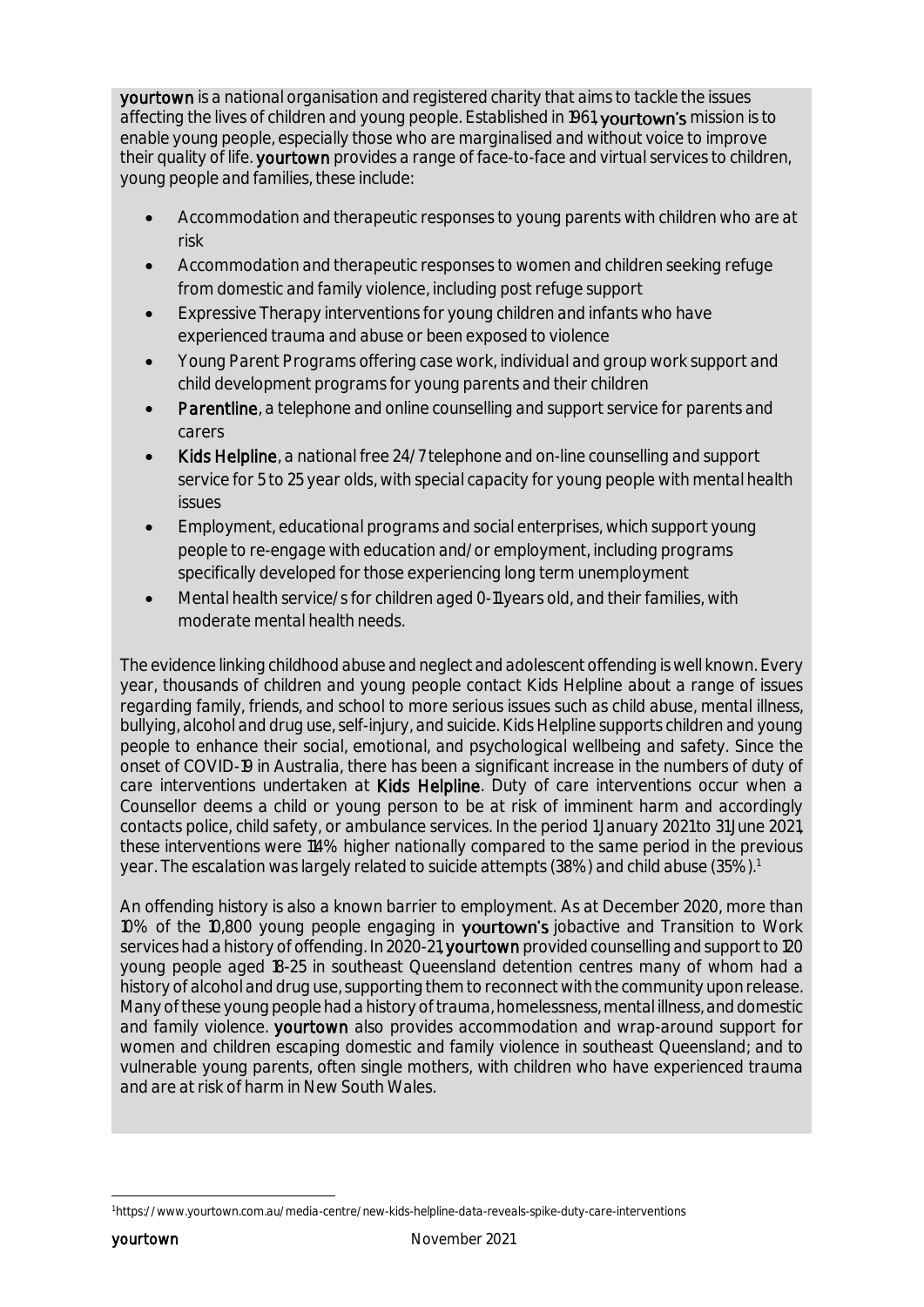yourtown welcomes the opportunity to respond to the Queensland Parliament Community Support and Services Committee on the Criminal Law (Raising the Age of Responsibility) Amendment Bill 2021 (the Bill) introduced by Mr Berkman MP. yourtown works with disadvantaged youth, delivering critical services to support Australia's most vulnerable and atrisk young people. We have a proud history of helping create brighter futures for hundreds of thousands of young Australians, and for being there when they need it most. This includes supporting young people through the provision of crisis housing and counselling; helping those experiencing domestic and family violence, mental health issues, or chronic long-term unemployment; and supporting those needing parenting and education support.

As an organisation we are always looking for ways that we can do better. yourtown considers that this Bill provides a unique opportunity for the Queensland Parliament to 'do better' for vulnerable Queensland children. It also provides Queensland with the opportunity to pave the way as the first Australian state or territory to formally pass legislation to raise the minimum age of criminal responsibility from 10 to 14 years for all types of offences.

#### Recommendation:

That the Queensland Parliament support and pass the Criminal Law (Raising the Age of Responsibility) Amendment Bill 2021.

Should the Parliament not support the Bill in its current form particularly in relation to the negation of past offences; an amendment could be made to the Bill to emphasise the use of communitybased programs to address disadvantage and behavioural issues of those under the age of 14. An example of a community-based program already in existence is the Queensland Evolve Behavioural and Therapeutic Support Services program which comprises semi-secure residential services with cross disciplinary support teams, to address complex and challenging behaviours. Such a model could be extended to provide a more evidence-informed behavioural and therapeutic response to this cohort of children.

### Raise the age - it's time to end the criminalisation of disadvantaged Queensland children

Children under the age of 14 should not be held criminally culpable for offending behaviour, as their behaviours are often the result of developmental immaturity, experiences of trauma, and intergenerational, social, and environmental disadvantage beyond their control.

The Department of Children, Youth Justice and Multicultural Affairs reported that in 2019 of those young people in the Queensland youth justice system and supervised in the community, or in custody in a youth detention centre<sup>2</sup>:

<sup>-</sup><sup>2</sup> Department of Children, Youth Justice and Multicultural Affairs, *Youth Justice census summary* , 2020, accessed at <u>Youth Justice census</u> summary - [statewide \(cyjma.qld.gov.au\)](https://www.cyjma.qld.gov.au/resources/dcsyw/youth-justice/resources/yj-census-summary-statewide.pdf)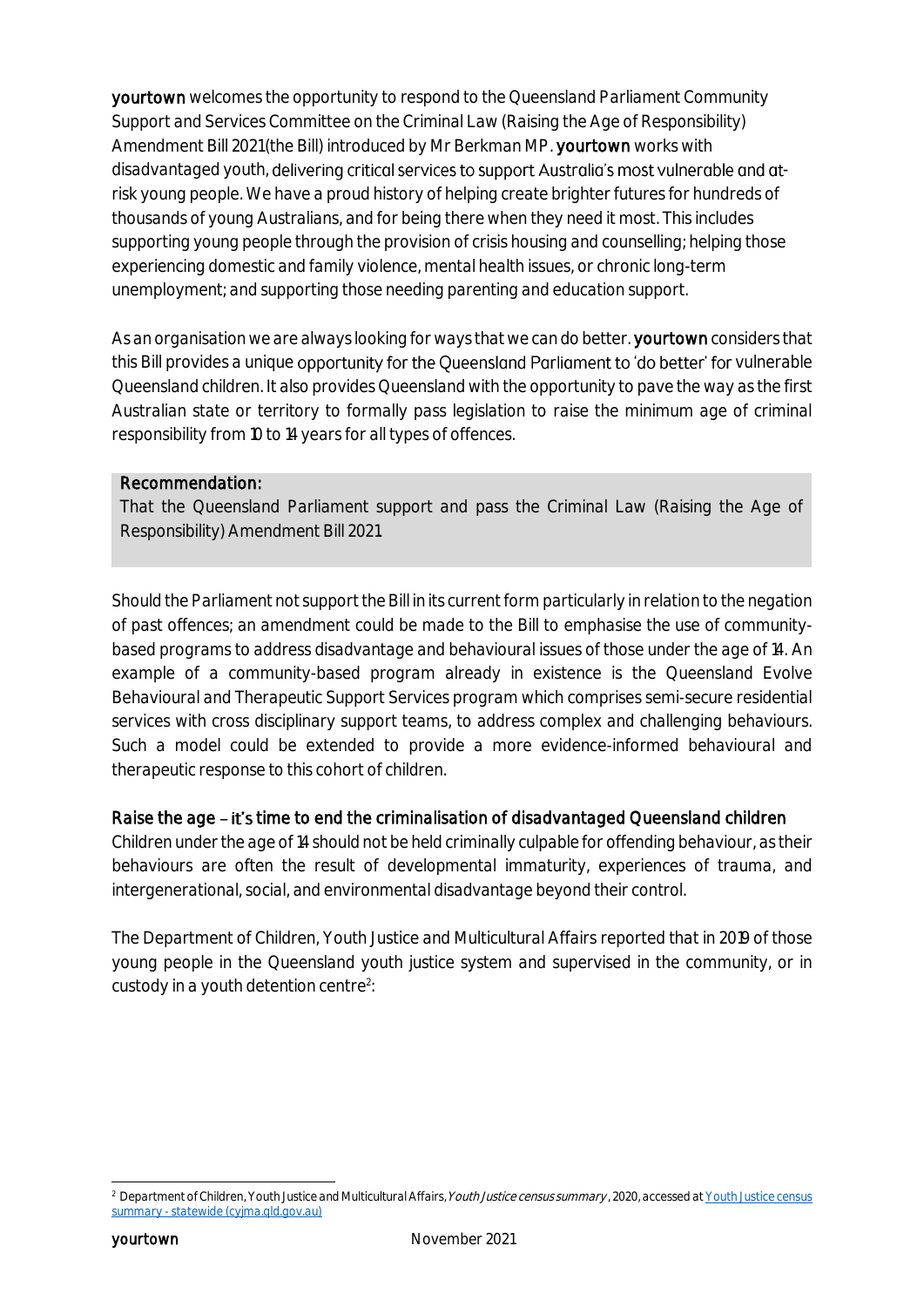- 56% had either a diagnosed or suspected mental health and/or behavioural disorder
- 16% had a diagnosed or suspected cognitive/intellectual, physical or sensory disability
- 80% used at least one substance (including alcohol, marijuana, tobacco, solvent inhalation, or methamphetamines)
- 63% had experienced or been impacted by domestic and family violence
- 53% were totally disengaged from education, training and employment
- 33% had parents who had been held in adult custody, and
- 59% identified as Aboriginal and/or Torres Strait Islander, with 75% identifying as male.

It is also estimated that around 34 of children<sup>3</sup> known to the Queensland youth justice system are also known to child safety services.<sup>4</sup> Raising the age of criminal responsibility to 14 would represent a significant step in shifting the focus of the youth justice system from criminalising disadvantage to addressing the causes of disadvantage. Therefore, while yourtown strongly recommends the Queensland Parliament support and pass this Bill, it should be accompanied by investment to fund strengths-based supports and services<sup>5</sup> to address drivers of disadvantage that lead to anti-social behaviour in under 14 year olds.

By holding children culpable for criminal offences from the age of 10, children are also significantly disadvantaged by virtue of being 'human' and the natural course of child and adolescent development. The Queensland Treasury's 2021 research brief on youth offending highlights key evidence identifying the differences in brain development and thinking pathways between adults and children, and how these differences can influence children's decision making and behaviour, including offending behaviour. <sup>6</sup> There is overwhelming evidence in the fields of child development and neuroscience indicating the human brain does not reach developmental maturity until a person reaches their mid-20s.<sup>7</sup> Notably, the capacity for abstract reasoning is still evolving in children aged 12 to 13 years due to the ongoing development of the frontal cortex. <sup>8</sup> This lack of developmental maturity impacts not only a child's ability to understand their actions, but also their ability to comprehend criminal proceedings.<sup>9</sup> It is inhumane to criminalise children for actions they can neither understand nor control.

-

<sup>&</sup>lt;sup>3</sup> While the Queensland Department of Children, Youth Justice and Multicultural Affairs currently reports on those with 'current' child protection order, it is more likely the statistics align with 2014 figures of 76% see Department of Justice and Attorney-General 2017, Department of Justice and Attorney-General Annual Report 2016-17¸ p 81

<sup>4</sup> The Australian Institute of Health and Welfare (AIHW) identified that the younger a person was when they entered youth justice, they were also more likely to have received child protection services. Australian Institute of Health and Welfare, 'Young people under youth justice supervision and in child protection 2018-19'p 1. Notably of those aged 10 at their first youth justice supervision, just over ¾ (76%) had received child protection services at some stage.

<sup>5</sup> See the Queensland Treasury Research Brief that identifies substantial evidence to support investment in interventions aimed at reducing youth offending by addressing risk factors and promoting protective factors early in a young person's life. See Queensland Government, Queensland Treasury 'Youth Offending Research Brief April 2021', page 14, accesse[d Youth offending \(qgso.qld.gov.au\).](https://www.qgso.qld.gov.au/issues/10321/youth-offending-april-2021-edn.pdf) Queensland Government, Queensland Treasury 'Youth Offending Research Brief April 2021', accessed Youth offending [\(qgso.qld.gov.au\).](https://www.qgso.qld.gov.au/issues/10321/youth-offending-april-2021-edn.pdf) 

 $^7$  Barendregt, Charlotte and van der Laan, André, 'Neuroscientific insights and the Dutch adolescent criminal law: A brief report' (2018) 65 Journal of Criminal Justice 1; Prior, David et al, Maturity, young adults and criminal justice: A literature review (March 2011).

<sup>&</sup>lt;sup>8</sup> The pre-frontal cortex is responsible for decision making and impulse control, and the amygdala is responsible for emotional processing and control. These are the last two parts of the brain to reach maturity. See also Barendregt, Charlotte and van der Laan, André, 'Neuroscientific insights and the Dutch adolescent criminal law: A brief report' (2018) 65 Journal of Criminal Justice 1; Prior, David et al, Maturity, young adults and criminal justice: A literature review (March 2011); Scott, Elizabeth, Duell, Natasha and Steinberg, Laurence, 'Brain development, social context and justice policy' (2018) 57 Washington University Journal of Law and Policy 13.

of the Nations Committee on the Rights of the Child, 'General comment: no.24 (2019) on children's rights in the child justice system' paragraph 22, accessed at CRC/C/GC/24 - E - CRC/C/GC/24 - Desktop (undocs.org). See also the principles of Gillick Competence (Gillick v West Norfolk and Wisbech Area Health Authority[1986] AC 112) as adopted by the High Court in Australi th well-known psychological models regarding child and adolescent development.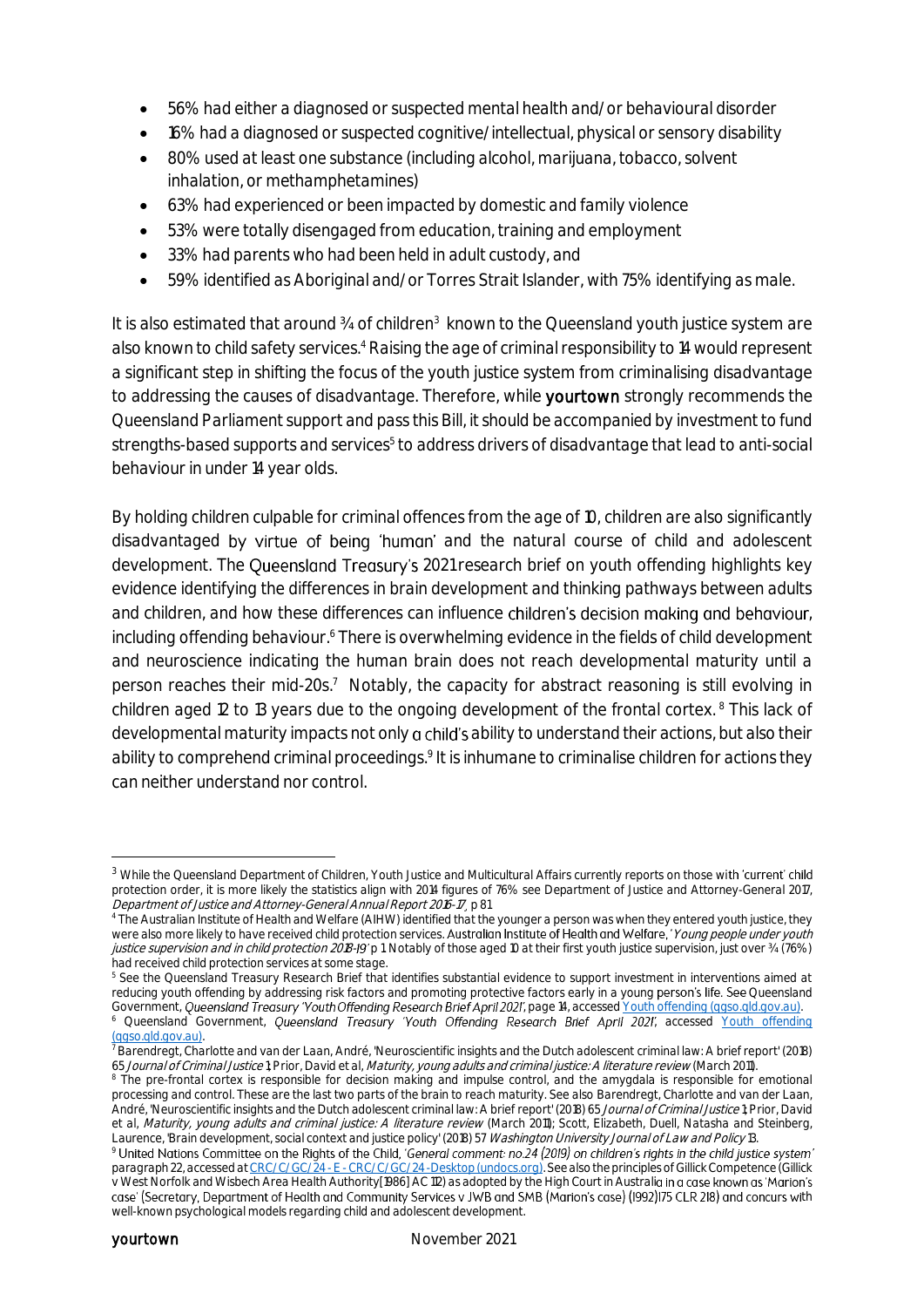A responsible, evidence-based, and humane response to addressing anti-social behaviour in 10 to 13 year olds should include the re-direction of funding towards delivery of supports and services to address disadvantage, including approaches for: families to build parenting capabilities; engaging and supporting children to stay in school; addressing family violence and housing instability, and; identifying and responding to at-risk children and their health, mental health, disability, and behavioural and developmental needs. Criminalising children at an early age only entrenches disadvantage, reinforces trauma, and fails to address the underlying societal and environmental factors that lead to offending and re-offending.

### Raise the age – it's a matter of recognising and implementing fundamental human rights

This Bill provides an opportunity for the Queensland Parliament to enhance its commitment to respect for human rights by responding to the call of the Committee on the Convention on the Rights of the Child (CRC) for state parties to raise the age of criminal responsibility (as an absolute minimum), to 14. By supporting the passing of this legislation, the Queensland Government could also provide tangible evidence of its stated commitment to human rights, as well as its commitment to upholding indigenous human rights as articulated under the preamble of the Human Rights Act 2019 (HRA).

Despite the introduction of the HRA more needs to be done. The HRA and legislation such as the Youth Justice Act 1992 fall short of fulsome recognition of key human rights. In particular, the human right of every child to be free from the risk of being charged with an offence if they are under the age of 14.<sup>10</sup> As a signatory to the CRC, Australian Commonwealth, state and territory governments have the responsibility to implement the CRC; act in the best interests of a child in all decisions involving them (Article 3); and make sure that the special needs of children are appropriately responded to (Article 24). This includes responding to their mental health, safety, and overall wellbeing needs. It is not in the best interests of a child, nor does it meet the special needs of 10 to 13 year olds if they are criminalised for behaviour or acts that they cannot understand.

This Bill also represents recognition of a significant human rights issue for Aboriginal and Torres Strait Islander children. It provides a real opportunity to address cultural discrimination, and immediately reduce overrepresentation of Aboriginal and Torres Strait Islander children by removing 10 to 13 year olds from the youth justice system.<sup>11</sup> The overrepresentation of Aboriginal and Torres Strait Islander children within the youth justice system both in Queensland and nationally is a well-known, pervasive and shameful issue.<sup>12</sup> In Queensland, nearly 60%<sup>13</sup> of young people currently in contact with the youth justice system identify as Aboriginal and/or Torres Strait Islander.

As highlighted by the Queensland Aboriginal and Torres Strait Islander Child Protection Peak Limited (QATSICPP)<sup>14</sup> this issue is neither new, nor unknown, but is a legacy of colonialism. One of

<sup>11</sup> See Article 23 of the United Nations Declaration on the Rights of Indigenous Peoples accessed at [UNDRIP\\_E\\_web.pdf](https://www.un.org/development/desa/indigenouspeoples/wp-content/uploads/sites/19/2018/11/UNDRIP_E_web.pdf)

**<sup>-</sup>** $10$  United Nations Committee on the Rights of the Child, General comment: no.24 (2019) on children's rights in the child justice system' accessed at CRC/C/GC/24 - E - [CRC/C/GC/24 -Desktop \(undocs.org\)](https://undocs.org/CRC/C/GC/24)

<sup>12</sup> For example, Change the Record's Blueprint for Change, which was developed by 16 Aboriginal and Torres Strait Islander bodies, legal organisations, and human rights groups.

<sup>13</sup> This figure remains relatively static from 2018-2020, noting that the 2017 youth justice census reported just over half 55.6% identified as Aboriginal and/or Torres Strait Islander, See Ibid., Treasury Research Brief, 2021 page 12.

<sup>&</sup>lt;sup>14</sup> QATSICPP Submission to Amend the Youth Justice Act 1992, in response to the Youth Justice and Other Legislation Amendment Bill 2021.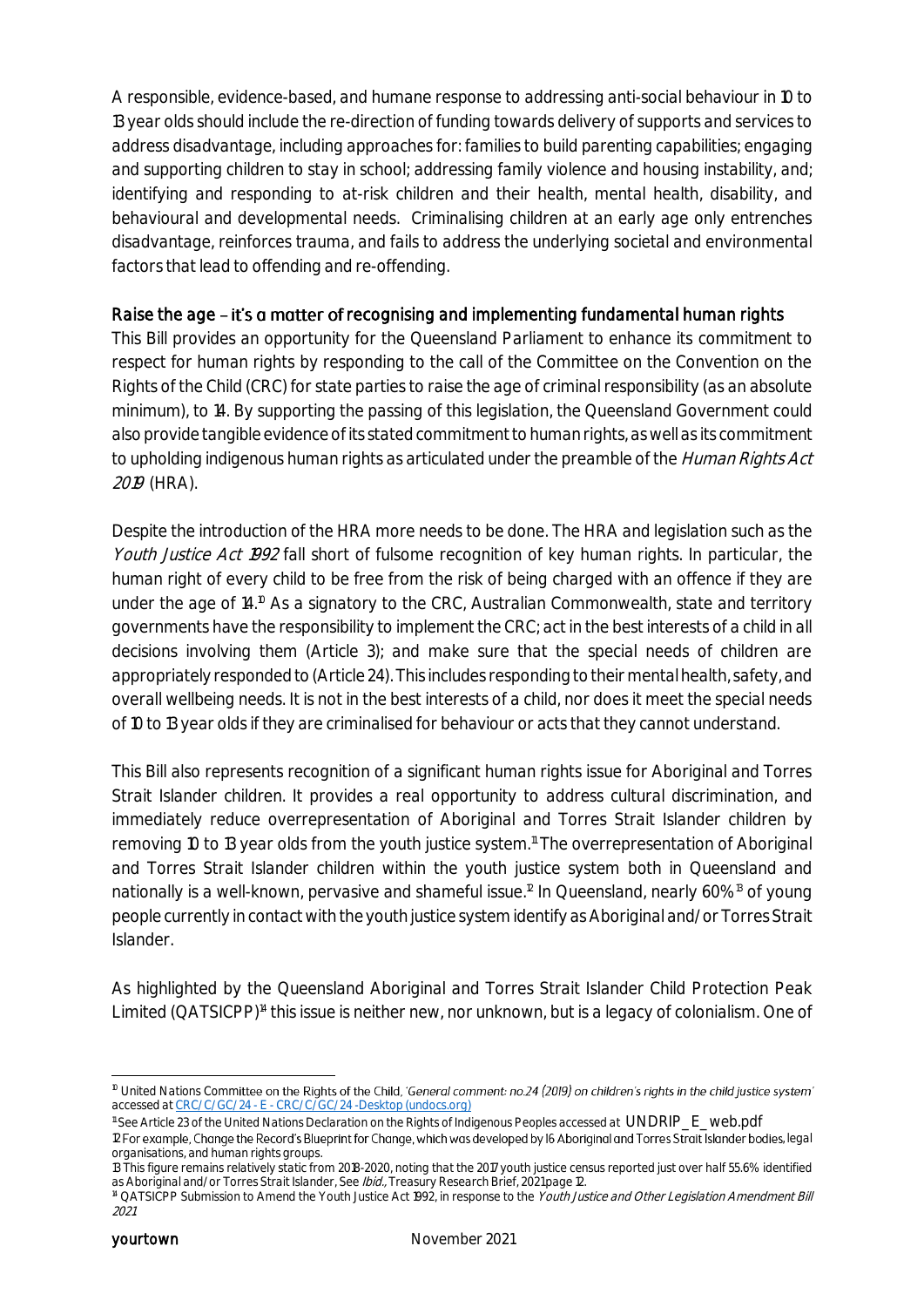the key findings of the 1991 Royal Commission into Aboriginal Deaths in Custody Report (Vol.1 pg.1.7.1) was that:

"The more fundamental causes of over-representation of Aboriginal people in custody are not to be found in the criminal justice system but those factors which bring Aboriginal people into conflict with the criminal justice system in the first place...[and] the most significant contributing factor is the disadvantaged and unequal position in which Aboriginal people find themselves in society - socially, economically and culturally.'

30 years on from the Royal Commission, our Aboriginal and Torres Strait Islander children and young people still face significant social and economic disadvantage that remains unaddressed. Alongside raising the age of criminal responsibility to 14, yourtown strongly supports funding for proven, strengths-based solutions led by Indigenous communities that address the underlying social and economic issues and intergenerational trauma impacting our Indigenous young people.

To aid the Committee in consideration of this Bill, we have also attached a copy of yourtown's response to the Tasmanian Commissioner of Children and Young People's survey in April 2021 regarding the practical implications of raising the age of criminal responsibility (Attachment A). yourtown considers the issues raised in the Tasmanian context are equally applicable to **Queensland** 

We welcome the opportunity to explore these ideas with you in more detail. Should you require further information, please do not hesitate to contact Kathryn Mandla, Head of Advocacy and Research at yourtown via email at [kmandla@yourtown.com.au.](mailto:kmandla@yourtown.com.au)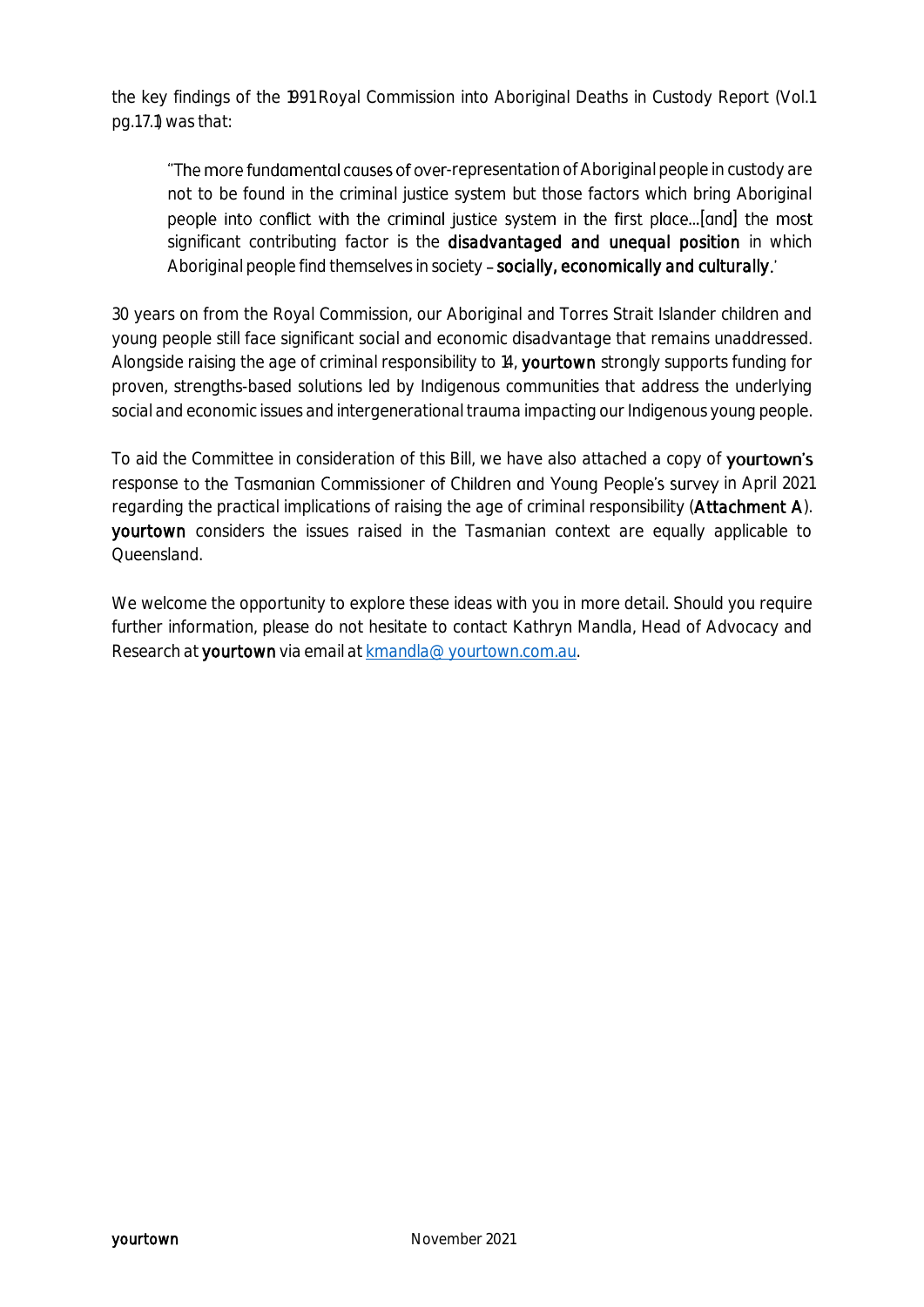# ATTACHMENT A

# Executive Summary

yourtown welcomes the important work that the Commissioner for Children and Young People (CCYP) Tasmania is doing to advocate for the raising of the age of criminal responsibility in Tasmania and Australia and exploring the practical implications of this change through the "Age of Innocence: Children and Criminal Responsibility" survey. The following information comprises yourtown's formal response to the questions raised in the survey.

# Question 1a.

If the minimum age of criminal responsibility is raised in Tasmania (e.g. to 14), what evidencebased alternative programs, interventions or supports would be required to effectively address the underlying needs of children aged below the minimum age who would otherwise be dealt with in the criminal justice system because of their behaviour?

Raising the minimum age of criminal responsibility provides the unique opportunity to boldly explore other opportunities for better responding to children who are at risk of contact with the criming justice system. Children's brains are still developing well beyond the age of 18, making them both vulnerable to poor or risky choices, but also responsive to effective behavioural therapies to prevent future offending.

There is a wealth of evidence that crime can be addressed and prevented by tackling its underlying causes. Key elements of effective responses include:

- (a) 'human-centred' design and co-designed by young people at risk, or in contact with the criminal justice system
- $(b)$  a comprehensive diagnostic assessment of the young person
- $(c)$  a therapeutic model of intervention which aims to treat underlying issues identified in the assessment
- (d) trauma informed and trauma responsive practices by service delivery staff
- (e) cultural safety
- $(f)$  support is community-based, age-appropriate, flexible, individually tailored, and truly diversionary in nature so that failed or partial participation does not lead to further criminalisation of the young person
- $(q)$  criminal justice responses are integrated within affordable and equitable community based mainstream support systems to enable ongoing seamless and holistic support to both children and their families, and
- $(h)$  services are staffed by a multi-disciplinary allied health team and governed by a child safe approach
- $(i)$  the principles quiding service provision should include that the safety, wellbeing and best interests of the child are paramount and that they should be protected from harm or risk of harm.
- Human-Centred design and co-designed

To develop appropriate therapeutic services and supports to address the problem of youth offending, new approaches are needed to identify need; design and deliver services. For a program or support to be successful and effective, there needs to be a mindset of thinking differently about how to address the complex problems of youth crime and change the trajectory of young people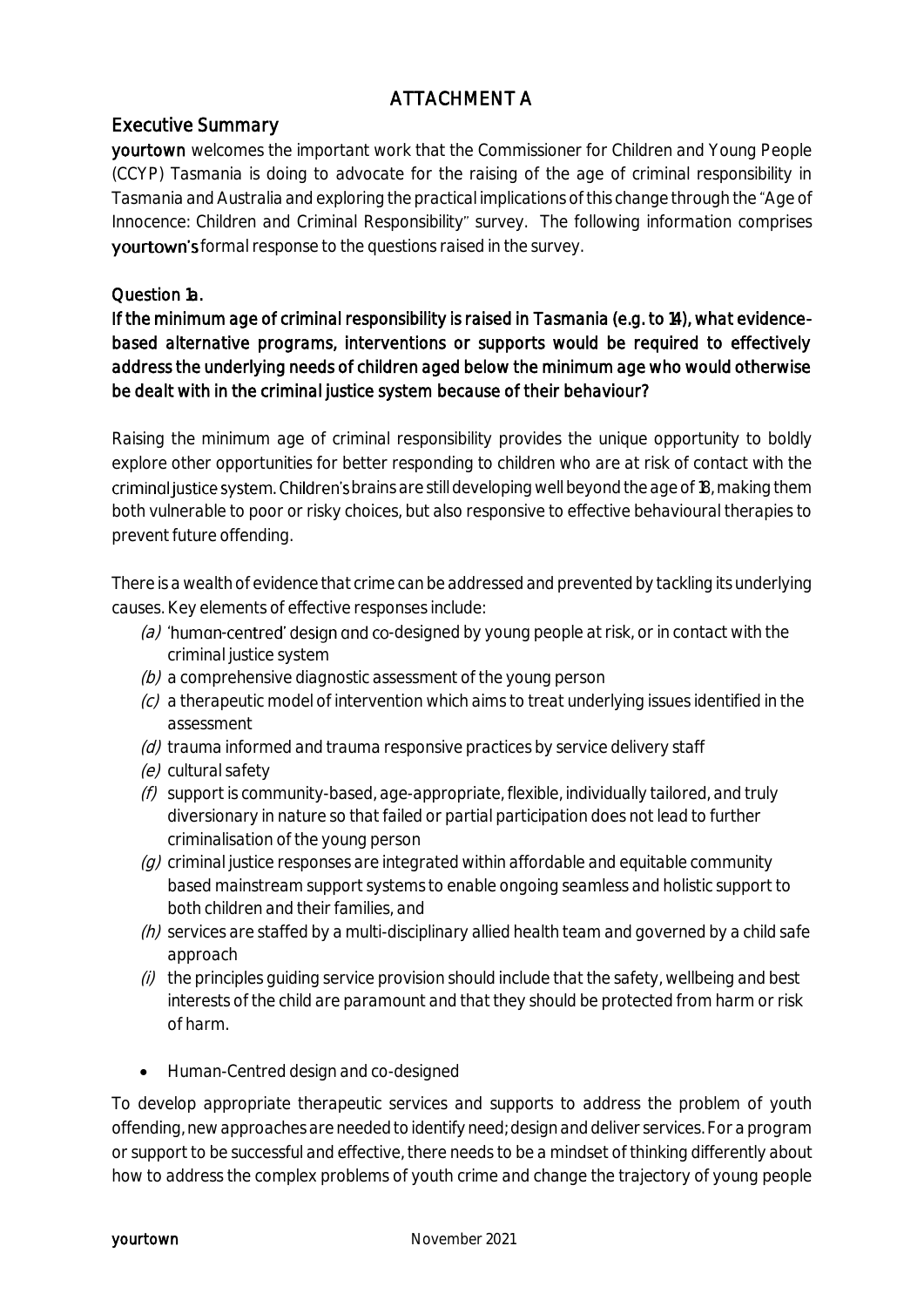engaging in offending or risky behaviour, by firstly adopting a 'human-centred' design approach to identifying what services and supports should be provided.

Applying a holistic principle of 'human-centred' desian means desianing services and systems to address the young people's core needs. The foundational principle of human centred design is to obtain a true understanding of the people who experience the problem, before a solution is designed. The aim is to obtain a far clearer understanding of the wider context in which the problem lies. To effectively address the underlying needs of children below the minimum age of criminal responsibility, a problem-solving approach is needed that puts these at-risk young people at the heart of the process. Services and supports should be designed around what young people say they want and need, and would happily engage with.

To achieve a human centred design goes beyond understanding demographics, community need and drivers relating to offending behaviour, but places the stories and voices of children who offend at the centre of understanding what the problem is, and therefore what the solution should address. Once a fulsome understanding of their perspective is gained, it becomes easier to understand and see whether the services designed for them will meet their needs effectively or not. However, for human centred design to work in practice, service delivery also needs to be based on comprehensive assessments of the young person and their needs, so that service provision is mapped against the young person's life journey, aligned and adapted to the relevant behaviour and complexity of need (as is discussed below). Journey mapping of the young person's experience is critical to having a holistic understanding of the young person's experience, as well as to map the interactions with multiple services and agencies, and fully understand the complexity of the young person's need.

There is strong evidence to support human-centred design principles in developing appropriate services and systems. However, there are less evidence to demonstrate how such design principles are done well, or effectively, particularly with children and young people. yourtown is currently undertaking a series of consultations with young people regarding their views on government services, supports and policy through a project called Your Voice. This project has been funded by the Australian Government as part of its commitment to hear from young people aged 15-24 so that young people's views can inform policy directions and areas of focus for the government with regard to services and supports. The project has already gathered the views of over 2,000 young people from across Australia via a national survey, and will progress to a series of online forums, then a youth summit involving up to 50 young people. The project will culminate in three Youth Ambassadors who participated in the process, meeting Government representatives to provide them with an overview of the views and recommendations for improvement. This project will result in essential feedback on current and future policy and services provided by the Federal Government.

The voices of young people at risk of engaging in offending behaviour is limited when it comes to informing the design of services to meet their needs. Young people at risk of offending are more likely to be the target of negative press and stigma, than have their voices and stories heard, or to be engaged in co-design processes. yourtown would welcome the opportunity to collaborate with the Commission in a targeted Your Voice project with young people who have recently been, or are still in contact with the criminal justice system in Tasmania. Young people could be engaged through surveys, forums and discussion groups to articulate their circumstances, issues, and ideas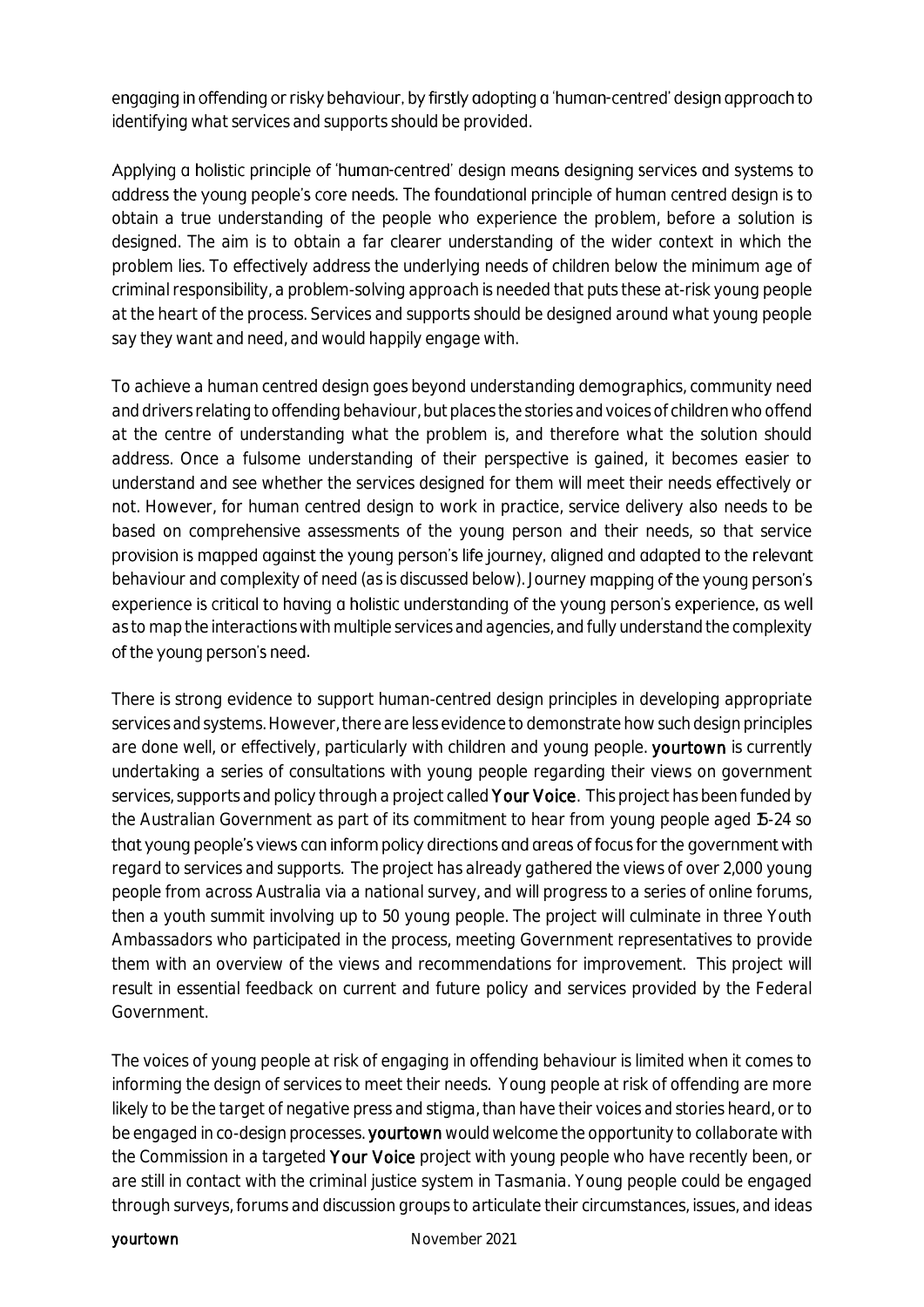in order to inform service development. Several youth representatives could present overall findings to the Tasmanian Government. As a second stage of this engagement, key individuals from these consultations could help co-design prototype services that young people from at risk backgrounds would want to engage with, and that works for them, with the expectation that these co-designed services have the opportunity to be trialled, tested and refined in Tasmania.

Without undertaking this step of listening to, and working with at risk young people to co-design these services, we will continue to struggle to find effective services that truly support and divert children and young people from coming into contact with the criminal justice system.

Comprehensive assessment of the needs of the young person

In order to appropriately identify the needs of the young person, it is critical that a comprehensive needs assessment is undertaken *prior* to engagement with a service or program. A comprehensive assessment should take into account multiple domains, for example: health (including mental health), disability, education, mental and social functioning, substance use, and contextual circumstances such family circumstances and violence, history of trauma, abuse, neglect and engagement with various service systems. Many young people in contact with the criminal justice system have complex presentations, such as FASD, autism spectrum disorder, acquired brain injury, mental health issues, including personality disorders, and cognitive disability.

While standard pathways can be aided by common assessment tools, complex needs require identification of which pathways are needed, whether for specialist clinical, behavioural, criminal justice and health assessment services, or access to appropriate cultural support and engagement, or supports to optimise communication. There is a plethora of evidence that supports early identification and comprehensive assessment of need as critical for an effective assessment of individuals with complex support needs. Following an early and comprehensive assessment of the young person's needs, supports can be identified, and an individual intervention plan developed. Such multi-disciplinary, individually tailored interventions are key to placing young people at risk on a positive pathway for future success.

Governed by a therapeutic model of support and care

Children in contact with the criminal justice system, or at risk of engaging in offending behaviour often have histories of trauma, abuse, neglect or have experienced severe adversity. What they need is not a criminogenic punitive response to their behaviour, but a well-being, safety and support approach that seeks the best interests of the child by addressing their needs and helping improve their long-term outcomes, particularly diversion from future offending and the adult criminal justice system. It is critical that these children and young people are provided with an approach that is governed by an intensive, holistic care approach, including guidance of therapeutic specialists.

There is extensive research of the role of therapeutic care embedded with the learnings from trauma theory, child brain development and attachment theory, and their connection to service delivery. Therapeutic supports for a child or young person should provide holistic, individualised, team-based approaches to the complex impacts of trauma, abuse, neglect, separation from family, culture and significant others, and other forms of severe adversity. This needs to occur in a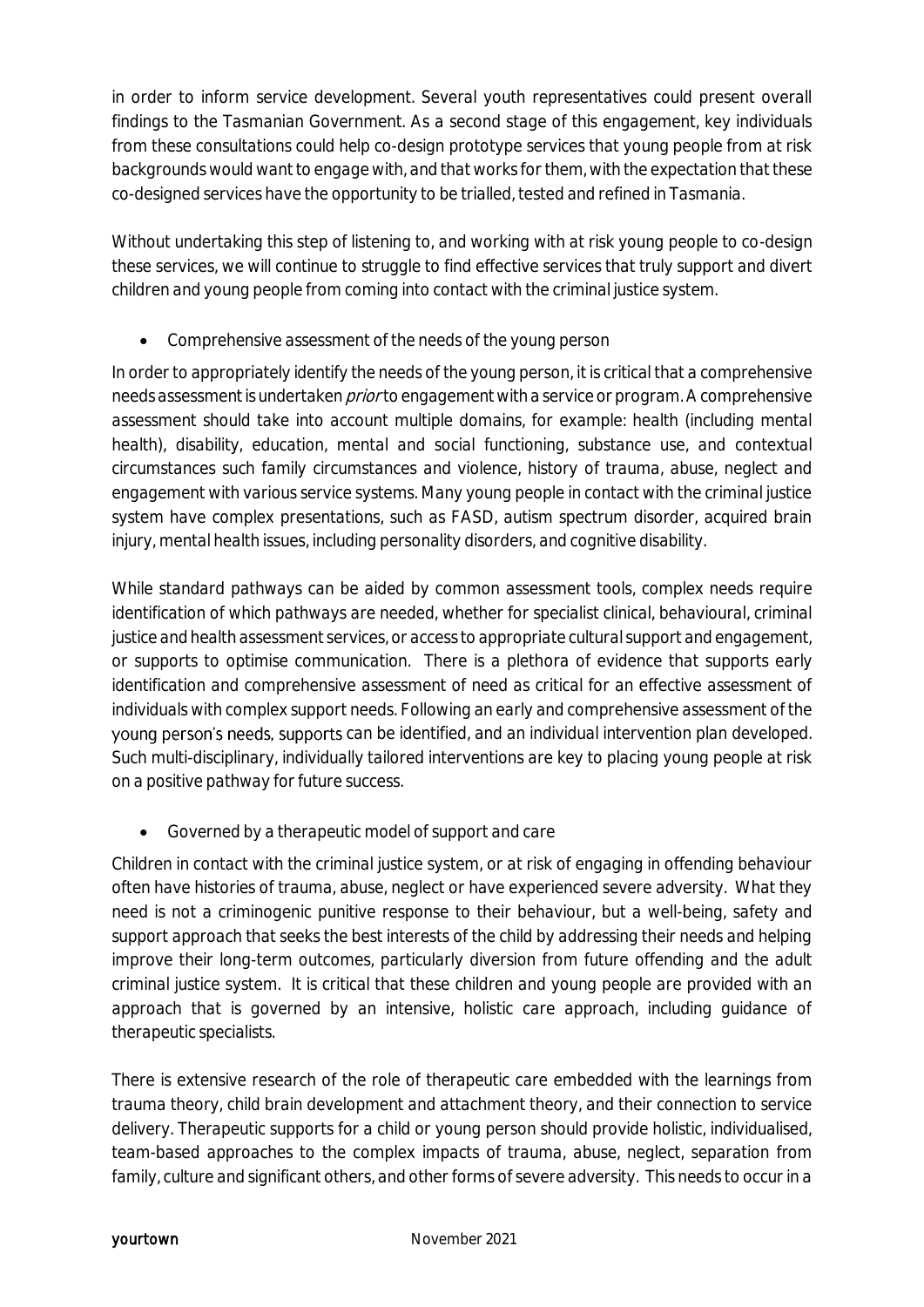relational therapeutic setting that is culturally responsive, and provides positive, safe, reparative and healing relationships and experiences to address their complex and developmental needs.

Therapeutic services should be designed to be scalable and flexible. Scalable - in order to meet fluctuating periods of demand (such as during holiday season); and flexible - in order to adapt and change the level of therapeutic care and support being provided by initiating lesser, alternative, or additional intensive forms of therapeutic care and support when required, and as determined by the individual needs of the child or young person.

Much can be gleaned from programs such as Evolve Therapeutic Services (ETS) model<sup>15</sup> operated by the Department of Children, Youth Justice and Multicultural Affairs in Queensland. Through ETS, children and young people under the age of 18 are provided with intensive, trauma-informed mental health services. The children who are involved with the service are involved with child safety services, or are on child protection orders and in out-of-home care and experiencing severe and/or complex psychological and behavioural support needs. ETS provides therapeutic mental health support to help improve the social and emotional wellbeing of the young people, and support their participation at school and in the community. They also support the knowledge and skill development of foster/kinship carers, residential care providers, government, nongovernment and private sector service providers in supporting children and young people in care. Support is provided by a multidisciplinary team which can include allied health professionals (psychologists, social workers, occupational therapists and speech pathologists), nursing, medical, Aboriginal and Torres Strait Islander health workers and administrative staff, with each team having a team leader and psychiatrist overseeing the young person's care.

Trauma informed and responsive

Trauma-informed practice should be core to any service dealing with at risk children and young people. Evidence supports that (a) youth involved in the justice system have high rates of exposure to trauma, often from early in life, and often across multiple different contexts,<sup>16</sup> and (b) trauma and chronic stress can have long lasting effects on brain development, which can contribute to antisocial behaviour and offending in later life. There is also abundant evidence to support that trauma informed approaches that build on young people's strengths and attachments will assist that young person to understand and recover from the impact of their traumatic experiences, and reduce the likelihood that they will continue to engage in high-risk and anti-social behaviour.

In relation to appropriate programs that demonstrate this in practice, there is much to be learned from the experience of Australia's Indigenous community in understanding and addressing trauma. While inter-generational trauma from historical events associated with the colonisation of Indigenous land is specific to our Aboriginal and Torres Strait Islander communities, Indigenous expert involvement in the co-design of trauma informed models and programs could provide beneficial insights into what could work for both Indigenous and non-Indigenous young people alike. Given the significant over-representation of Indigenous young people in the youth justice system Australia wide, Indigenous expertise should be engaged in the development of trauma-

1

<sup>15</sup> Evolve Interagency Services - [Department of Children, Youth Justice and Multicultural Affairs \(cyjma.qld.gov.au\)](https://www.cyjma.qld.gov.au/about-us/partners/child-family/our-government-partners/evolve-interagency-services)

<sup>16</sup> E.g. Dierkhising, C. B., Ko, S. J., Woods-Jaeger, B., Briggs, E. C., Lee, R., & Pynoos, R. S. (2013). Trauma histories among justice-involved youth: findings from the National Child Traumatic Stress Network. European Journal of Psychotraumatology, 4, 0.3402/ejpt.v4i0.20274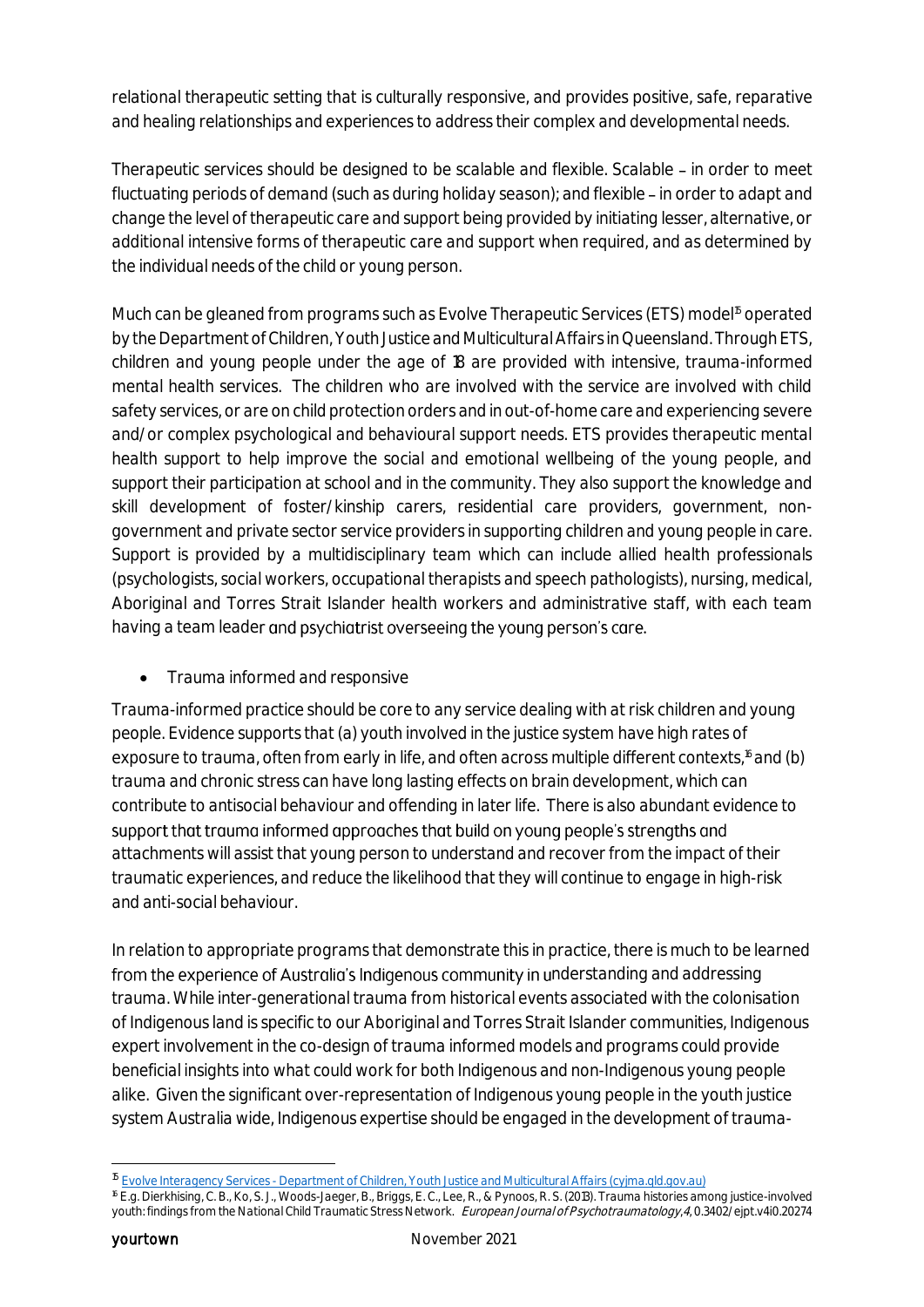informed approaches for all mainstream services and supports seeking to divert or support young people at risk of entering the criminal justice system, or in contact with it. These services and supports should then be adaptable to meet the individual child's traumatic experiences.

One such example of this expertise can be found in the Healing Foundation.<sup>17</sup> The Healing Foundation is a national Aboriginal and Torres Strait Islander organisation that partners with communities to address the ongoing trauma caused by actions like the forced removal of children from their families. They support evidence-based healing programs and aim to create an understanding of the historical legacy of trauma and its manifestation in communities today. Their experience and knowledge are valuable resources that could assist in developing mainstream services that incorporate trauma informed and responsive practices, that are sensitive to the needs of Indigenous and non-Indigenous young people alike. According to the Healing Foundation, unaddressed intergenerational trauma is a driver of some of the most serious social and wellbeing issues facing Aboriginal and Torres Strait Islander communities today, including drug and alcohol addiction, criminal behaviour, violence and suicide.<sup>18</sup> The Healing Foundation's workforce capability model is designed around ensuring that their teams can work effectively with people and communities impacted by trauma. Common elements of a healing informed and trauma aware service model include understanding trauma and its impacts, creating safe places, employing culturally competent staff, sharing power and governance through community co-design, and supporting safe relationship building to promote healing.

An example of their methodology can be seen at the Murri School in Queensland where the Healing Foundation has combined therapeutic intervention, service coordination, family case work, family camps, and cultural activities to create a holistic healing environment for students. The program brings together family support workers, psychologists, health professionals and healing aware trauma informed teachers to create a culturally appropriate, supportive environment for students and their families.

There is much to be learned from Indigenous specific trauma informed approaches to service delivery and care that could inform mainstream services and supports. In light of the increasing numbers of Indigenous children and young people coming into contact with Tasmania's youth justice system, it is therefore strongly recommended that programs and supports be co-designed by, and incorporate the experience and knowledge of the Indigenous community.

• Culturally safe and appropriate

In keeping with the comments above, alternative programs or interventions should incorporate co-design and leadership by Indigenous communities, and draw on their expertise. This is essential if Tasmania is to successfully address the overrepresentation of Indigenous people in contact with the criminal justice system. Cultural safety and appropriateness should be embedded within the programs, and not as an add-on or after thought.

<sup>1</sup> <sup>17</sup> [www.healingfoundation.org.au](http://www.healingfoundation.org.au/)

<sup>&</sup>lt;sup>18</sup> Submission by the Aboriginal and Torres Strait Islander Healing Foundation 22 June 2020 to the Parliament of Australia, Joint Select Committee on Implementation of the National Redress Schem[e https://healingfoundation.org.au/app/uploads/2020/09/The-](https://healingfoundation.org.au/app/uploads/2020/09/The-Healing-Foundation-Redress-submission-1.pdf)[Healing-Foundation-Redress-submission-1.pdf](https://healingfoundation.org.au/app/uploads/2020/09/The-Healing-Foundation-Redress-submission-1.pdf)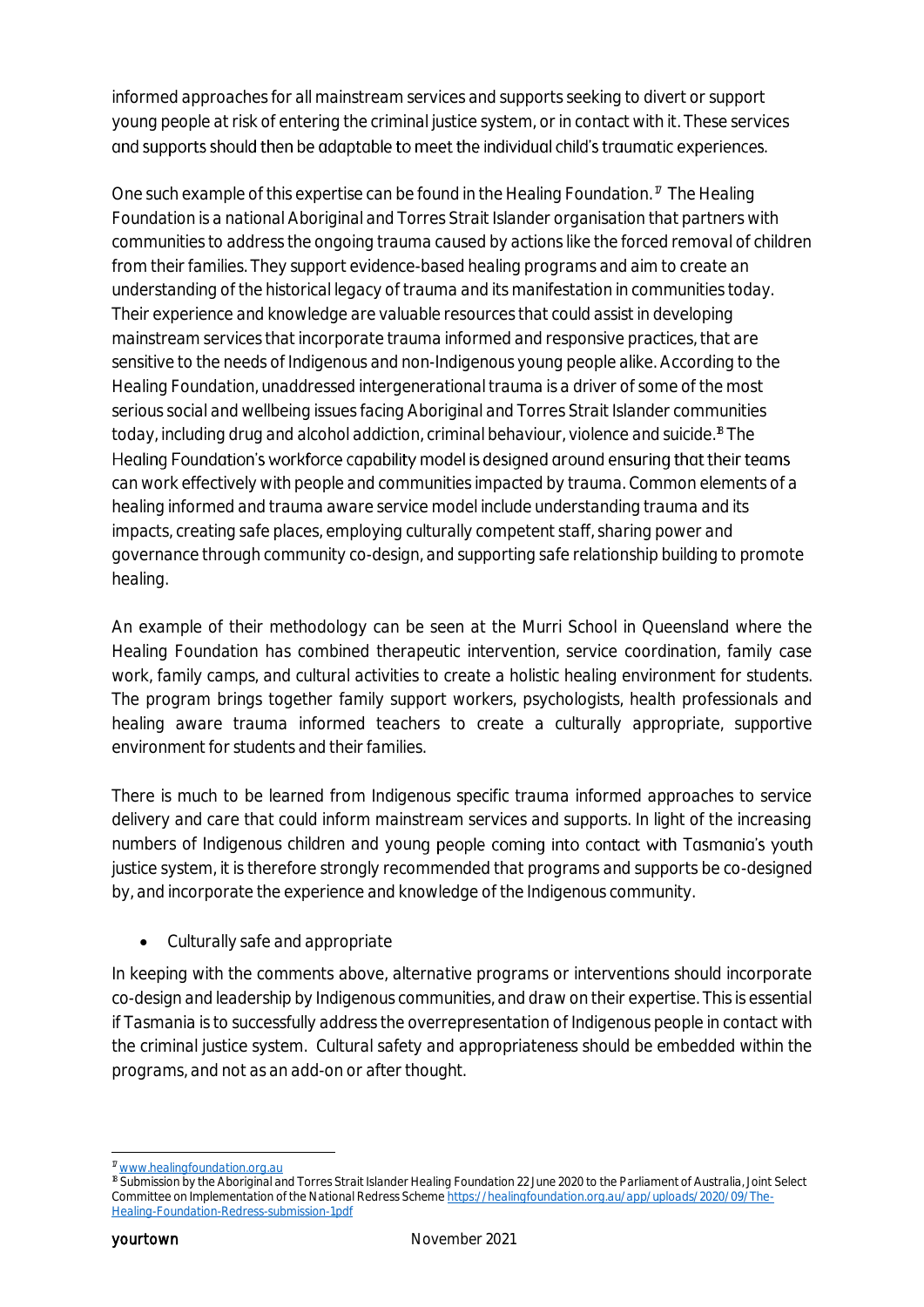An example of an Aboriginal and Torres Strait Islander designed and community led culturally safe program includes the recently implemented On Country programs being trialled in Queensland in Cairns, Mount Isa and Townsville. These programs are designed to address re-offending behaviour of Aboriginal and Torres Strait Islander young people aged 10 to 17 years who have high and complex needs. The program offers an immersive 'On Country' experience and intensive case work support for Aboriginal and Torres Strait Islander young people by seeking to strengthen the young person's cultural and spiritual connections to land, sea and sky through engaging in a 6-8 week program with local community leaders, Elders and Traditional Owners. Other aims of the program include: strengthening family relationships and connections with the community while promoting positive self-identity; re-engage young people with education, training and employment; and refer young people and their families to support services in the local community.

These trial programs are yet to be evaluated; however, the On Country program will be formally evaluated in 2022-23. The evaluation will consider (amongst other things), whether strong cultural connections have helped to reduce re-offending behaviour.

 Age-appropriate, flexible, individually tailored, diversionary and community-based support

Every therapeutic service should be age and developmentally appropriate to the young person being supported. This is in line with the overwhelming research on child development that shows the brains of children are still developing and maturing throughout childhood and adolescence, so that programs should be designed to reflect and adapt with developmental change.

Just as supports and programs provided to the child should be based upon a comprehensive assessment of the individual child's needs, services should be tailor-made to meet their needs as is appropriate to their developmental age. Services should be appropriately funded in order to be able to have a workforce that is equipped to deliver flexible, person-centred and services in the community that can be adapted to meet a diverse range and complexity of need, as distinct from a one-size-fits-all service delivery model.

The most appropriate response for any young person is diversion away from the criminal justice system to community support services. Diversionary schemes and programs should be administered by bodies that are independent of law enforcement bodies, with diversion to such programs not dependent upon participation or overshadowed by the threat of a penalty for failure to finish the program.

The point of diversion is often the first moment the young person might have their complex needs assessed and identified, and have the opportunity for a specialised and early intervention response. Therefore, it is key that the response is timely, driven by a well-being, safety and support rather than a punitive, police or court response, and good connections and rapport are established with the young person and their community. to understand that they are not going to be punished for their behaviour but supported to get the help they need.

Affordable, Equitable, Integrated and Holistic support to young people and their families

Optimal programs should be designed around supporting not only the young people, but also their families in recognition that where issues in the home environment remain static and unaddressed,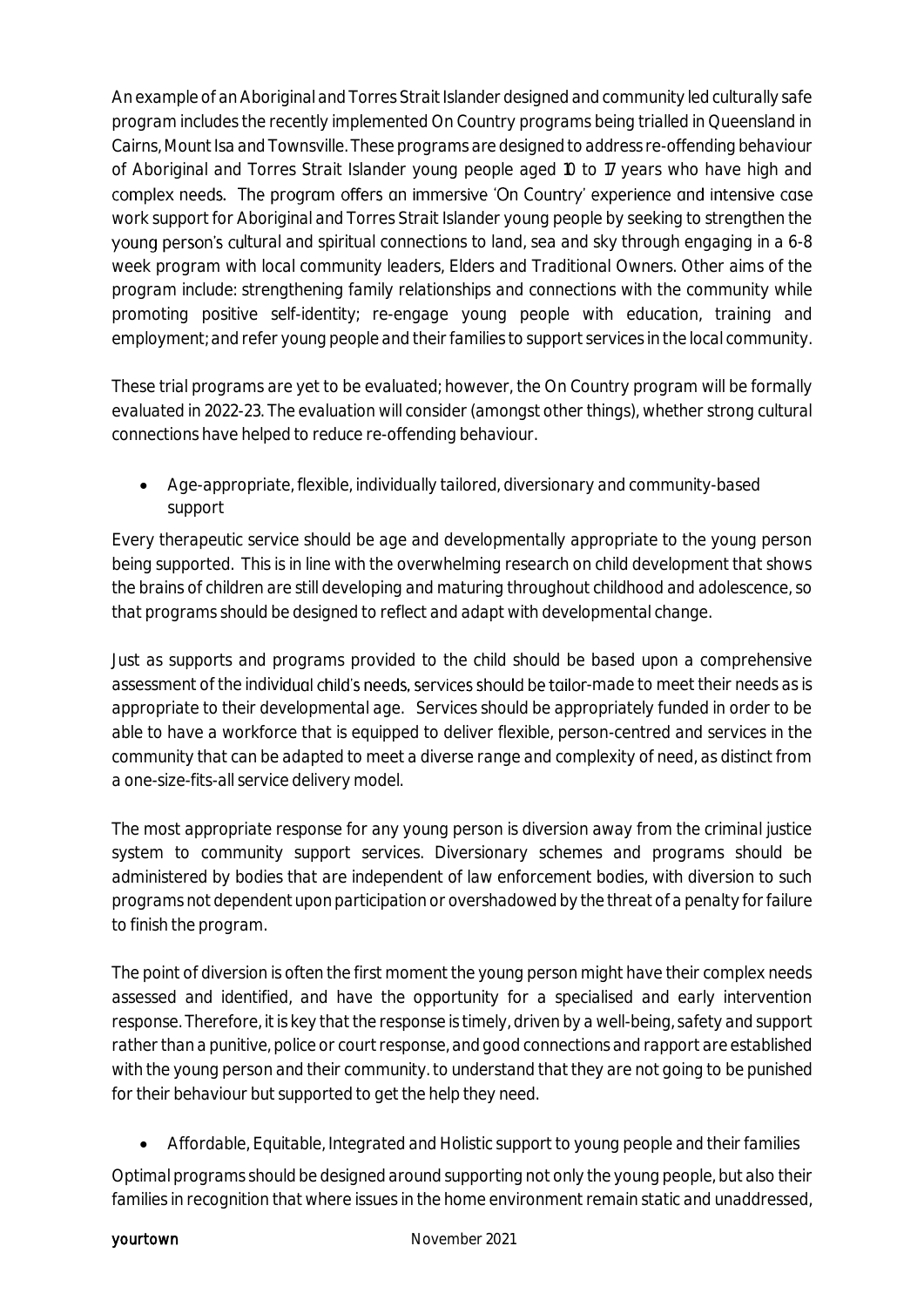successful outcomes in altering the trajectory of offending behaviour in the young person can be limited or ineffectual. Many risk factors for offending are associated with familial socio-economic disadvantage. This can include parental or sibling offending history; child abuse; family violence; low parental educational attainment or employment; parental use of drugs and/or alcohol; poor child-rearing practices; neglect or abuse; and poverty. In the 2017 survey of young people by the Victorian Department of Health and Human Services under their youth justice review and strategy, one-third of respondents identified "the family" as the main driver for young people engaging in serious and violent offending. <sup>19</sup> Strong families act as protective factors, with children living in stable environments with supportive caring parents being less likely to find themselves on a trajectory towards later involvement in crime.<sup>20</sup>

One example of an evidence-based early intervention family-based program in Tasmania is the yourtown Early Childhood Development Program in Old Beach, Southern Tasmania.<sup>21</sup> While not targeted to the 10-14 year age group, this program would be relevant for those families with children in that age group with siblings aged 3-5 years. The aim of the program is to give preschoolaged children the best start in life by using prevention and early intervention approaches that work towards improved health and wellbeing of families, and to create strong, child-friendly communities.

Any effective child interventions need to be integrated within broader family and community context, working with the child's family, school and wider community. They should be based on a comprehensive assessment of familial issues to be addressed such as poverty, family dysfunction, parental mental health, unstable accommodation, and alcohol and drug use. Critically, these services and supports should be affordable, and freely available on an equitable basis to vulnerable and disadvantaged families who would otherwise be unable to afford the cost of private or copayment services.

Multi-disciplinary workforce

For any programs and services to be successful there needs to be early and corresponding investment in building and maintaining the workforce capacity to meet these anticipated needs. For example, young people with mental health needs are over-represented in the youth justice system, while the use of alcohol and drugs (particularly ICE), is an increasingly serious issue linked to offending behaviour.<sup>22</sup> Despite Australian Government funding for headspace and the Tasmanian Government funding for Child and Adolescent Mental Health Services, there remain significant gaps in services particularly for children under the age of 12. Those under the age of 12 are too young for headspace's services, and increasing demand on government mental health services means that they are often only able to support children with the most complex mental health problems. In addition to this, long waiting lists in the public system can often mean no support is available for the young person, particularly where costly private specialist support services is financially out of reach.

1

<sup>&</sup>lt;sup>19</sup> Armytage, P. and Ogloff, J. (2017) Youth Justice Review and Strategy. Victorian Government[: https://apo.org.au/node/101051](https://apo.org.au/node/101051) <sup>20</sup> Homel R, Cashmore J, Gilmore L, Goodnow J, Hayes A, Lawrence J, Leech M, O'Connor I, Vinson T, Najman J & Western J. (1999). Pathways to prevention: developmental and early intervention approaches to crime in Australia. Canberra: Commonwealth Attorney-<br>General's Department <sup>21</sup> <https://www.yourtown.com.au/our-services/early-childhood-development-program>

<sup>&</sup>lt;sup>22</sup> Armytage, P. and Ogloff, J. (2017) Youth Justice Review and Strategy. Victorian Government[: https://apo.org.au/node/101051](https://apo.org.au/node/101051)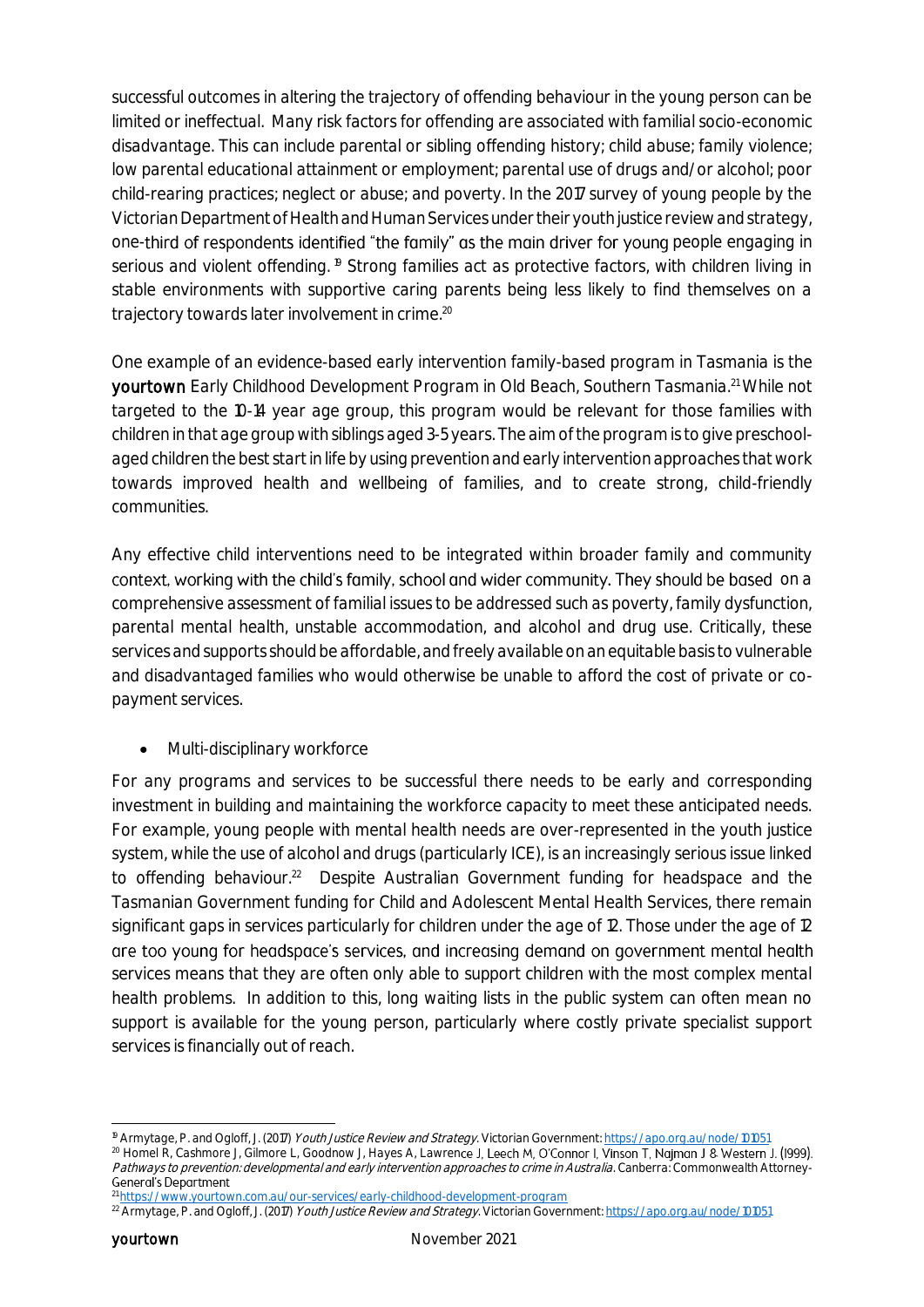A multi-disciplinary workforce should be designed on a relational model, rather than a professional medical model. Relationships are essential for working with vulnerable groups, and programs need to be designed in a way that fosters mutual respect and trust. This is particularly important with respect to young people with complex needs exhibiting offending behaviour, as they may have often been let down by, and lost faith in, the relationships they have with adults. By developing and nurturing respectful relationships with adults at home, school, in the wider community, or with service providers should be a central aim of early intervention initiatives.

Given the difficulties that yourtown has experienced in appointing staff with the relevant qualification and experience in Tasmania for our early intervention and family programs, increased service provision should also involve government investment in increased training opportunities or incentives for those entering the industry, or wishing to move to Tasmania to engage in this work.

It is only through the provision of significant and ongoing core funding for the delivery, support, integration and equitable access to such services, will we start to see a reduction in offending behaviour in this age group. Key elements include: an existing stable and skilled workforce; high quality practice models; and quality assurance/supervisory structures for a therapeutic model which can be replicated, adapted and expanded upon. Investment of money and building workforce capacity to meet the specialised needs of this age group and their families should be reflective of areas of need (both pre-existing and emerging) and recognise high demand areas will require more intensive support.

• Rooted in child safe principles

Every service or support should comply with the National Principles for Child Safe Organisations in policy and practice. It can be easy to give lip service to the principles, without ensuring they are embedded in practice. Therefore, any services designed to meet the needs of at risk young people should have transparent and demonstrable practices that support and uphold these principles, and embed child safety, wellbeing and cultural safety in all attitudes, behaviour and practice and the very fabric of the program design.

It is also key that young people have clear mechanisms to provide feedback or complaints regarding the service delivery, and that the feedback is taken seriously, valued and informs service improvements.

# Question 1b.

Should there be a separate minimum age of detention? If the minimum age of criminal responsibility is raised (e.g. to 14), should a higher minimum age of detention be introduced (e.g. 16)? If this was to occur, what evidence-based alternative programs, interventions or supports would be required for those children aged below the minimum age of detention?

In keeping with Article 37 of the Convention on the Rights of a Child (CRC), detention or imprisonment should be a measure of last resort only, and for the shortest appropriate period of time. yourtown supports - as do many of Australia's international counterparts and as international research demonstrates - that Tasmania should raise the age of criminal responsibility to at least 14 years old, while also raising the minimum age of detention to 18 years of age.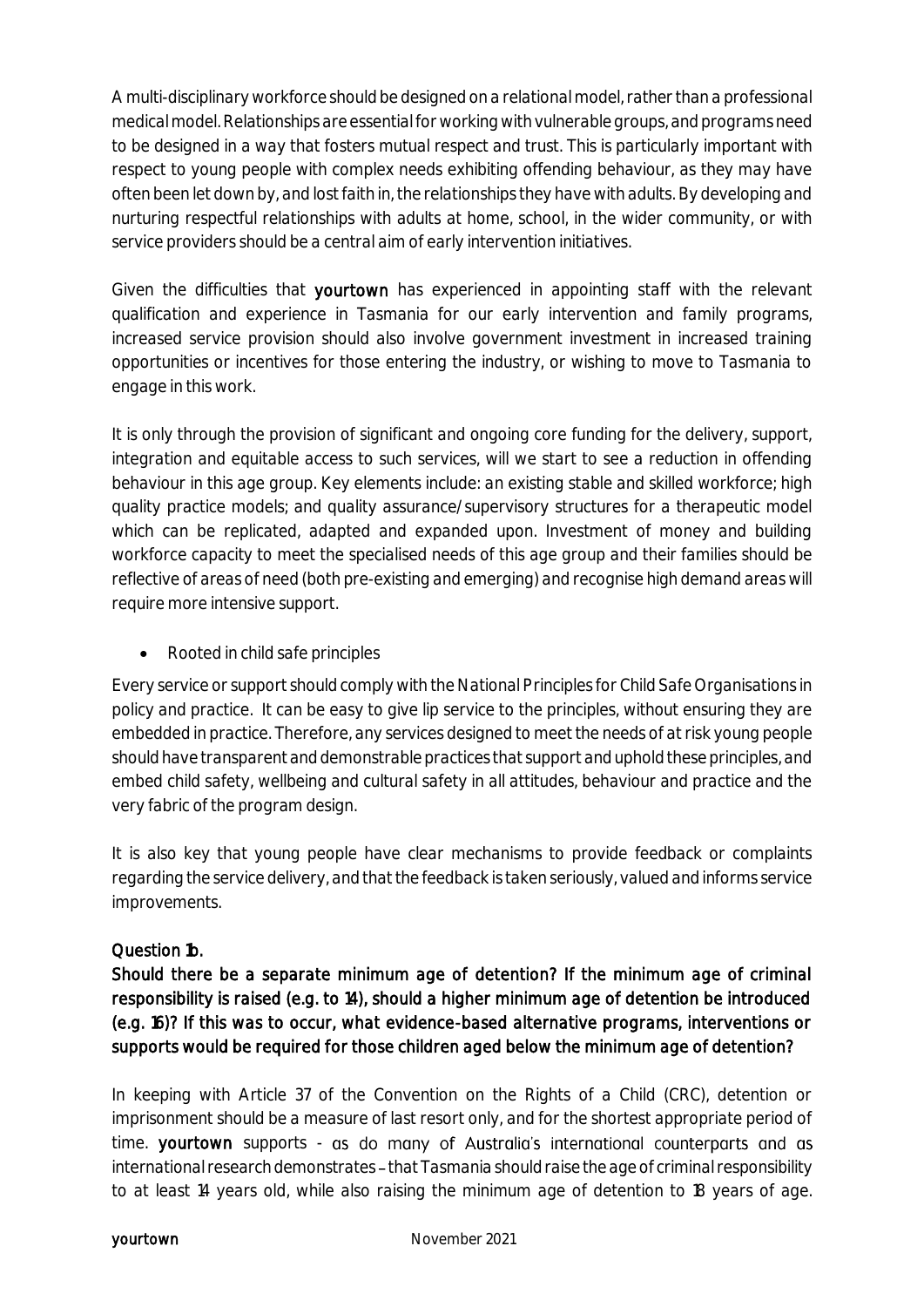yourtown strongly supports the Change the Record Blueprint for Change<sup>23</sup> (the Blueprint) principle 10 that 'punitive 'tough on crime' approaches to youth offending and misbehaviour fail to recognise that young people are still developing and that far more appropriate opportunities for support and positive reinforcement exist than putting children behind bars. Exposure to youth detention also substantially increases the likelihood of involvement in crime as an adult. Young people at risk must be supported to maximise their changes of achieving their full potential'. While the Blueprint is focused on changing the record on the disproportionate imprisonment rates, and rates of violence experienced by Aboriginal and Torres Strait Islander people, the Blueprint should be seen as a significant and influential guide to address the significant and increasing overrepresentation of Indigenous young people in the youth justice system both in Tasmania, and the rest of Australia.

There is substantial evidence to support a link between detention and mental health issues. It is well known that young people within the youth justice system have higher rates of mental health disorders and cognitive disabilities when compared with the general population. Further, these conditions are worsened when exposed to youth detention, with demonstrable increased risk of suicidality, depression, substance abuse and other behavioural disorders.

Further, detention has the potential to reinforce trauma. It fosters an environment where young people (who are often already victims themselves) can experience stronger hyper-vigilance and struggle to minimise reminders of trauma. These factors can 'create an agitated atmosphere for a young person, which may result in him/her feeling there is danger in the environment, and respond with either physical aggression, or conversely with physical and emotional distance from others, in  $24$  The reality of finding that the place is unsafe, only validates those behaviours of acting out.

However, yourtown also recognises that communities need to be safe and feel safe. Further, some children and young people may be at risk of harm to themselves or others, and may need specialised support for short periods of time within secure therapeutic settings. Therefore, while yourtown supports the raising of the minimum age of detention to 18, there may be circumstances where the principle of acting in a child's best interests overrides, and a young person found quilty of an offence may require placement in a secure therapeutic care facility. Therefore, yourtown considers that principle 10.3 of the Blueprint should be a guiding principle for all young people that 'whilst observing the principle that detention must only be used as a measure of last resort, ensure that any person up to and including the age of 17, is detained in appropriate facilities. Youth detention facilities should be built for purpose and provide the supports that vulnerable children need in an appropriate and therapeutic environment'. yourtown considers that such secure services supporting children under the age of 18 should be governed by the same principles set out in the response to question 1a, and:

- strictly time limited in accordance with an agreed therapeutic and behaviour change plan
- with sentences presumed to be served in the community, unless the court determines that there is a substantial and immediate risk to community safety and the young person

<sup>1</sup> <sup>23</sup> [https://www.reconciliation.org.au/wp-content/uploads/2017/11/Change-the-Record-Blueprint\\_web.pdf](https://www.reconciliation.org.au/wp-content/uploads/2017/11/Change-the-Record-Blueprint_web.pdf)

<sup>&</sup>lt;sup>24</sup> Pickens, I. (2016). Laying the Groundwork: Conceptualizing a Trauma-Informed System of Care in Juvenile Detention. Journal of Infant, Child, and Adolescent Psychotherapy, 15(3), 220-230; Barron, I., & Tracey, J.K. (2018). Quasi-Qualitative Evaluation of Progressive Counting in Secure Accommodation in Scotland: an Exploratory Cluster Case Study. Journal of Child Adolescent Trauma, 11(3), 305-315; Fasulo, S.J., Ball, J., Jurkovic, G., & Miller, A.L. (2015). Towards the Development of an Effective Working Alliance: The Application of DBT Validation and Stylistic Strategies in the Adaptation of a Manualized Complex Trauma Group Treatment Program for Adolescents in Long-Term Detention. American Journal of Psychotherapy, 69(2), 219-239.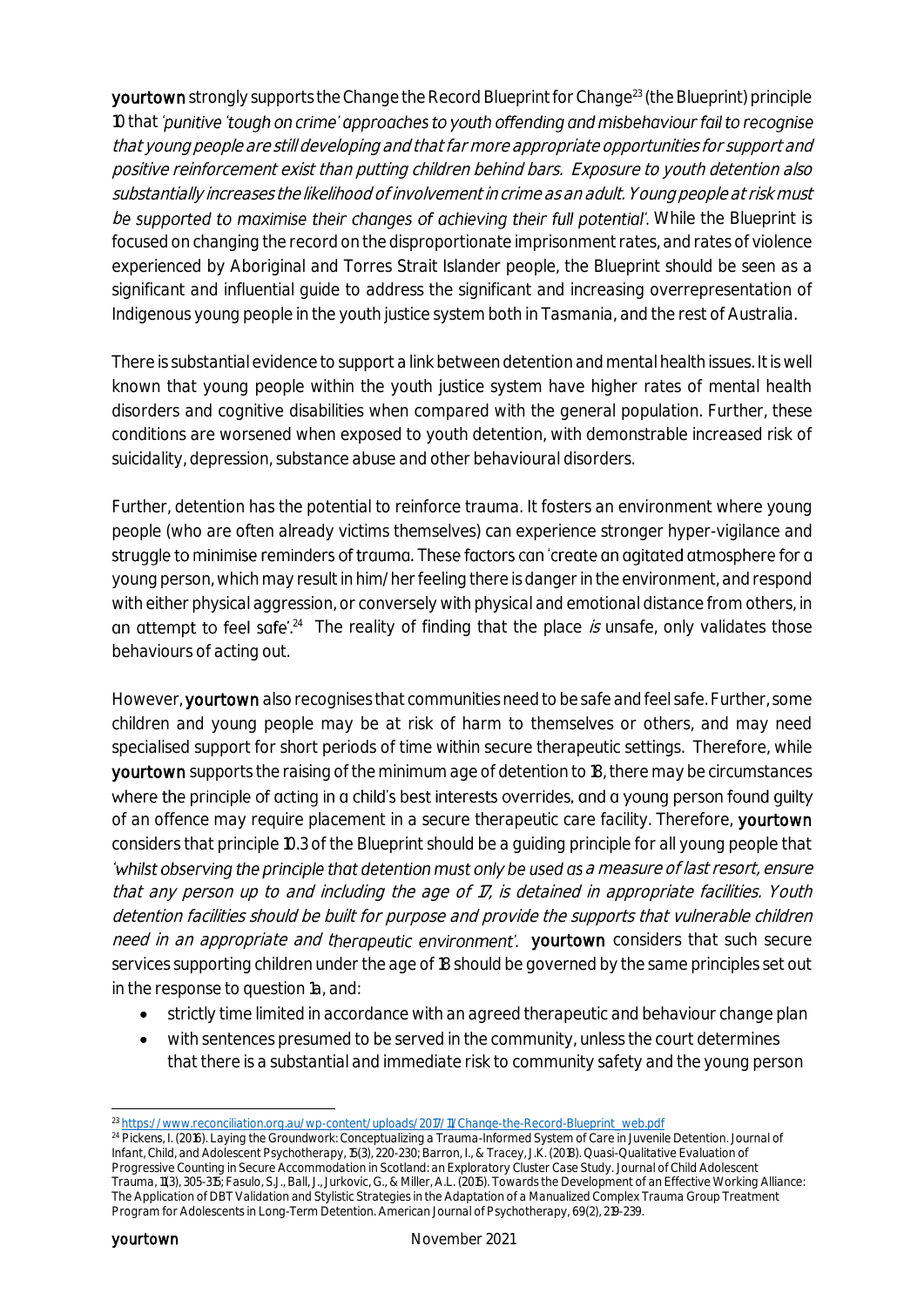needs to be placed in a secure facility for a time limited period to receive therapeutic care and support

- placement in a secure therapeutic facility should be an option of last resort, and based on a comprehensive risk assessment identifying alternatives to manage the needs and risks associated with the young person
- a secure services therapeutic model should incorporate step up/step down services governed by the principle of prioritising the least restrictive setting to receive therapeutic support and care.
- Lack of access to therapeutic, supervisory or support services in the community should be legislatively mandated as never being a sufficient reason for placing a young person in a secure facility.

As noted in response to question 1a, there are currently no optimal services that embrace all these characteristics. However, a possible example to be drawn upon is the Victorian Secure Welfare Services<sup>25</sup> (VSWS) program which could be adapted to meet the needs of serious and/or high-risk young offenders. In the VSWS program, children can receive trauma-informed, therapeutic interventions delivered in a safe environment.

Placement at a VSWS is one of several response options available within the Victorian child protection system, and was established for children who require highly structured settings during a significant crisis. This service is considered an option of last resort, where containment is deemed necessary and the child protection networks are unable to manage or reduce the risks to the child. The VSWS acknowledges that as a secure facility, placement is 'the most extreme form of protective intervention and all other options must be explored first and relevant human rights considered'. A young person can be placed in the service for a period not exceeding 21 days if the Secretary or Court is satisfied there is a substantial or immediate risk of harm, with an extension of that time available for a further 21 days only in exceptional circumstances. The intent is for the facility only to be used when a child or young person is at extreme risk and the existing community services are unable to manage that risk. Generally, admission is precipitated by a significant crisis in the young person's life, with the aim of the service keeping the young person safe while a suitable case plan is established to reduce the risk of harm and return the child or young person to the community as soon as possible in a safe and planned way.

While initial investment to establish these services would be costly, it would pay off in the long term. Tasmania's only youth detention centre, Ashley Youth Detention centre currently only has capacity for 50 young people. Investing in diversion programs, and short-term secure care facilities as alternatives to detention would directly impact any need for costly infrastructure builds for larger and more detention centres to meet population growth and demand. Further, early intervention programs provided in the community could be designed to address recidivist behaviour and underlying drivers, and would ultimately reduce the social costs of supporting lifelong offenders and their families.<sup>26</sup> Detention centres would also no longer be the place of last resort for a young person to receive, education and support that they have been unable to access in the community, as more equitable and accessible services become available in the community.

<sup>-</sup><sup>25</sup> <u>[Secure welfare service | Child Protection Manual \(cpmanual.vic.gov.au\)](https://www.cpmanual.vic.gov.au/advice-and-protocols/service-descriptions/out-home-care/secure-welfare-service)</u>

<sup>&</sup>lt;sup>26</sup> E.g. Welsh, B.C., Farrington, D.P., Gowar, B.R. (2015). Benefit-cost analysis of crime prevention programs. *Crime and justice*, 44(1): 447-516, Cost effectiveness of early intervention. (2007). AICrime reduction matters No. 54. Canberra: Australian Institute of Criminology. <https://aic.gov.au/publications/crm/crm054> and Homel, R. (2005). Developmental crime prevention. In Tilley, N. (ed), Handbook of crime prevention and community safety. Devon: Willan. 71-106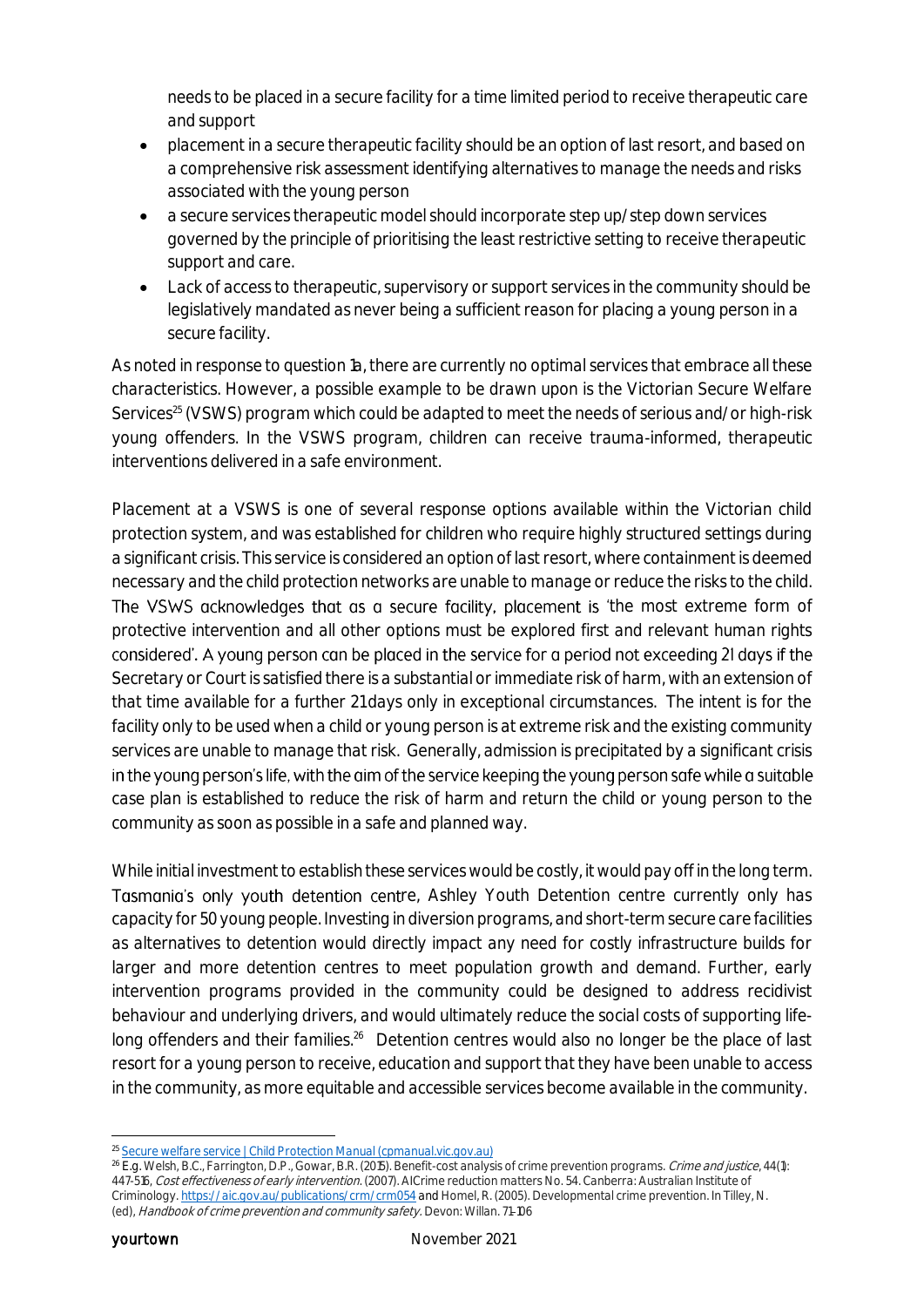# Question 2

# How should the overrepresentation of Aboriginal and Torres Strait Islander children in our criminal justice system inform options for the reform of Tasmania's laws on the minimum age of criminal responsibility?

The over-representation of Aboriginal and Torres Strait Islander in the youth justice system is a national crisis, and shame. The fact that the numbers of Indigenous youth in the youth justice system in most states or territories has not decreased, and in some states has increased is cause for concern. For example, in Queensland the rate of Indigenous young people on supervision orders in the community or in detention has remained relatively static at roughly 60% of all orders over the last five years, despite significant investment in youth justice reforms. Tasmania's trend demonstrates an increase of detention rates for Aboriginal and Torres Strait Islander young people: from 29.37 in 2017 18 to 34.58 in 2018 19, an increase of 17.7%.

yourtown strongly supports the recommendations made in the Blueprint. In particular investing in culturally safe and targeted early intervention and prevention strategies aimed at increasing safety and reducing the experience of violence (Principle 4.2) and Principle 10 that 'young people don't belong in prison' with 'all appropriate supports are provided to enable Aboriginal and Torres Strait Islander children and young people to succeed at school. This should include the provision of restorative justice initiatives and healing programs within school to enable the early resolution of (Principle 10.6). 27

This crisis should drive the imperative to raise the minimum age of criminal responsibility, and the minimum age of detention. It is unacceptable that First Nations people are consistently and disproportionately represented in the criminal justice system.

Another option (as discussed in response to question 1a), is enabling Indigenous-led solutions to inform and underpin mainstream problems. Namely, moving away from cultural responses or programs being an 'addition' or 'after-thought', but rather enmeshing and embedding Indigenous leadership, responses, learning, experiences, skills and views as central to the strategic planning, policy and delivery of youth justice services to the benefit of Indigenous and non-Indigenous youth alike. Further, greater emphasis should be given to funding and supporting innovative Indigenous community-led and community-owned interventions, such as demonstrated by the pilot On Country initiatives in Queensland.

### Question 3a.

# What might be the best approach for protecting the community from the rare cases of serious anti-social or harmful behaviours committed by children aged below the minimum age of criminal responsibility?

Where a young person, who is aged below the minimum age of criminal responsibility demonstrates serious anti-social or harmful behaviours, it may be appropriate to temporarily place the young person in a secure therapeutic facility. This should be for as short a time as

<sup>-</sup><sup>27</sup> [https://www.reconciliation.org.au/wp-content/uploads/2017/11/Change-the-Record-Blueprint\\_web.pdf](https://www.reconciliation.org.au/wp-content/uploads/2017/11/Change-the-Record-Blueprint_web.pdf)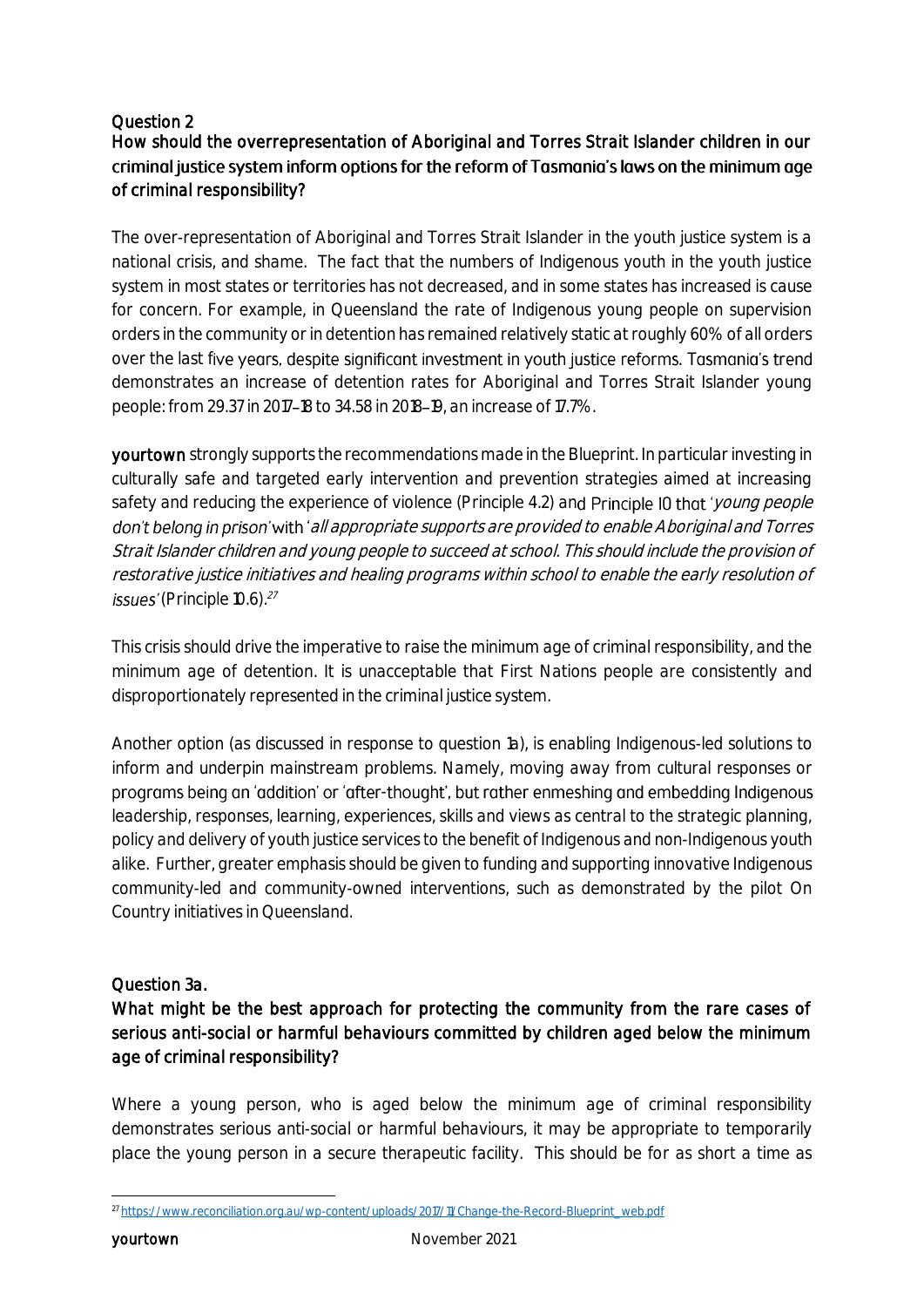possible, while working towards rehabilitation and transitioning the young person to a less restrictive step-down facility, and ultimately, the community.

Given the significant restrictions on a young person's rights (with no responsibility able to be attributed to an alleged criminal offence), and the potential impact on the child's safety, health and wellbeing, any approach should be clearly rooted in a rights-based therapeutic model governed by the principle of seeking diversionary supports and programs that are in the 'best interests' of the child. To enable such significant overriding of the child's rights, the model should be governed by legislation, and overseen by a legislatively mandated and specially established, accessible quasijudicial body such as a Tribunal that is appropriately empowered to ensure natural justice, procedural fairness, appeal, and review mechanisms are available to the child. Tribunal members should represent the community and professional expertise required to match the best interests, wellbeing and needs of the child involved. Any such Tribunal should be required to recognise the formal networks of support (kin, family, friends, peers) and be governed by the concept of therapeutic jurisprudence and non-adversarial approaches to the law, rather than an adversarial model of legal process. Community and cultural participation should be incorporated into the quasi legal model, with diversionary services to address the serious behaviour of the child meeting the therapeutic requirements set out in response to Question 1a.

Any approach should work closely with child's family, school and wider community stakeholders to ensure that issues such as poverty, family dysfunction, parental mental health, unstable accommodation and alcohol and drug use are being supported and worked on to help reduce the likelihood of repeat child offending. Further, given the significant risk of attracting stigma, approaches should also give consideration as to community, familial and peer perceptions and support for the young person.

### Question 3b.

If the minimum age of criminal responsibility is raised (e.g. to 14 years), what alternative legal frameworks may be required to ensure children aged below the minimum age who exhibit serious anti-social or harmful behaviour receive appropriate reparative interventions and supports directed at addressing the risk factors for their behaviour? (What sort of competent legal authority should make the decision about the appropriate pathway for the child to take? What criteria or factors should inform that decision?)

yourtown supports the Blueprints recommendation for the development of specialist youth courts (Principle 10.4) to navigate the human and legal rights involved in these issues.

A possible mechanism to oversee these issues as noted in Question 3a, could be a quasi-judicial body such as a Tribunal; governed by a human rights framework; supported by specialist youth expertise and knowledge, and Aboriginal community leaders; and underpinned by a model of therapeutic jurisprudence would be able to act as a competent legal authority to make decisions regarding the appropriate pathways for a child to take.

The Tribunal should be regulated and governed by strict legislative criteria, with Tribunal members required to prioritise interventions and supports within the community, and only able to order secure placements as a last resort for the shortest period of time, after all over avenues are reasonably exhausted. The Tribunal could also be responsible for overseeing the facilitation of the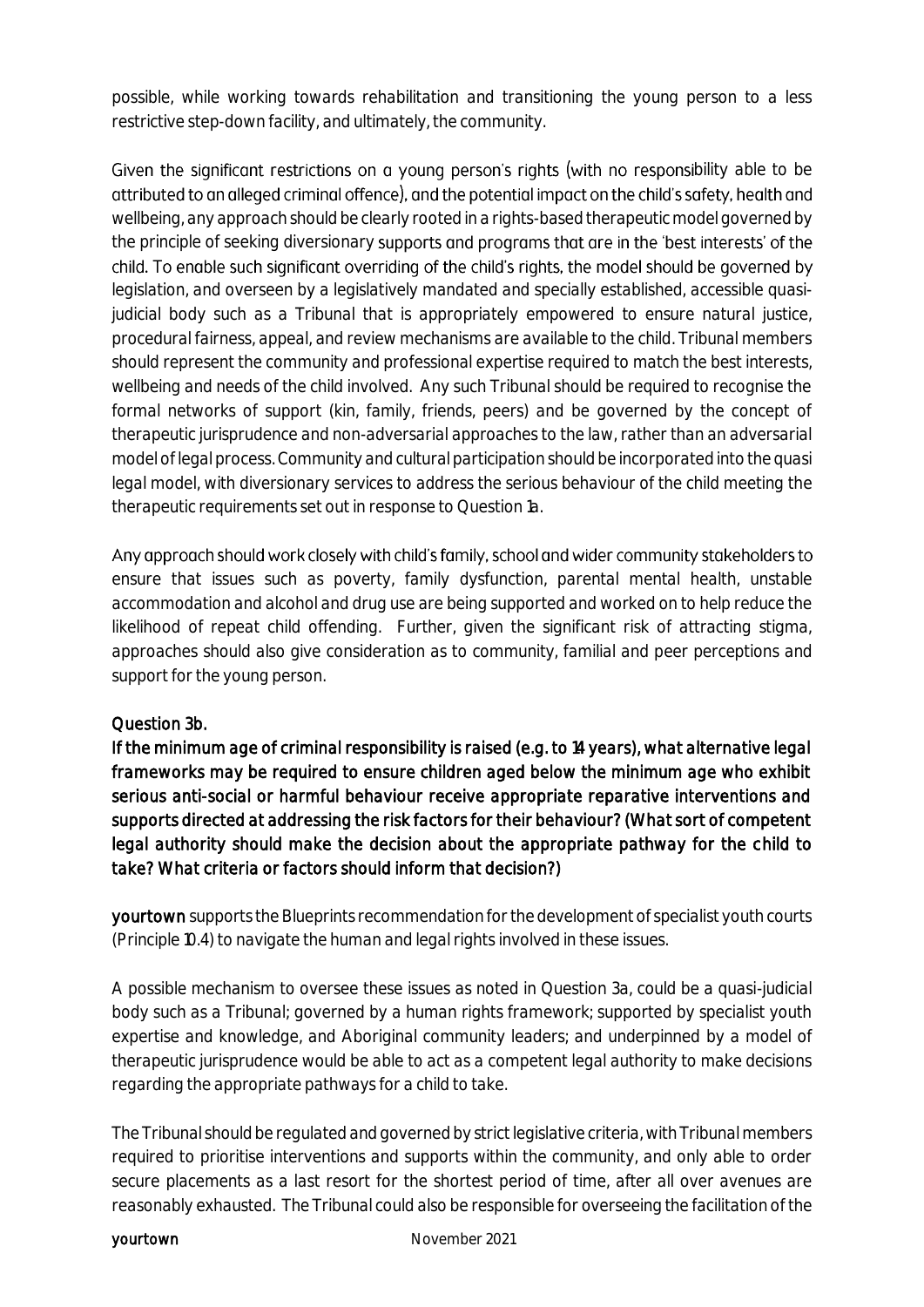young person's re-integration into the community following secure care; and oversee progress updates on services and supports received.

Such a tribunal could also have oversight of community-led and restorative justice approaches, including healing circles and youth conferencing for children and young people 14 years and above.

However, it should be very clear that the governing principle for the Tribunal is to ensure young people have access to and are provided with services that align with a comprehensive needs' assessment, and meet their needs. Any placement is a secure service should not be a substitute for detention, and should be strictly time limited. Given that the criminal justice system has repeatedly demonstrated its ineffectiveness and inappropriateness in responding to young people who have a disability, or are experiencing disadvantage such as poverty, mental illness, drug or alcohol addiction, homelessness or unemployment, it is also important that any competent legal authority established under legislation needs to be clearly governed by a social policy model and support response, and not a criminal justice response.

### Question 3c.

# If the minimum age of criminal responsibility is raised (e.g. to 14 years), but not for all offences, in what contexts or for what offences should it not be raised  $-$  should there be 'carve outs' for serious offences like murder or sexual assault?

yourtown is strongly opposed to some offences being carved out and excluded from the minimum age of criminal responsibility. The unforeseen practical consequence would be to exacerbate disadvantage and create a separate class of young people to whom certain human rights did not apply. Further, given the prevalence of young people with disabilities (cognitive and/or psychosocial) who are overrepresented in the justice system and particularly the prison population, they would likely fall within this category, amplifying and entrenching disadvantage and discriminating against a discrete and already highly vulnerable group of young people.

Serious crimes such as sexual assault by another child under the age of 14 are rare; it is even rarer for murder. There is much to be learned from the difference between the responses to the murder of two-year old James Bulger by two 10 year olds in England in 1993; and the murder of five year old Silje Redergard twenty months later by two 6 year old boys in Norway in 1994. Both cases are rare examples of murder of a child by other young children. However, the difference in legal and societal responses speaks volumes. In England where the age of criminal responsibility is 10, both boys were convicted of their crimes and incarcerated with substantial custodial sentences to reflect the community outrage. One of the offenders, Venebles has continued to offend in adult life, and upon release subsequently received a 40 month sentence for possession of indecent images of children. In contrast, in Norway where the age of criminal responsibility is 15, the community (while shocked and horrified by the crime) did not engage in sensational reporting, and neither child was branded as a criminal. The two boys were protected rather than punished. They were dealt with primarily as welfare concerns with the focus on reintegrating the boys as much as possible. Neither of them have been involved in further violence or offending, even though one of them has been reported to have ongoing psychological struggles with the consequences of his actions undertaken as a 6 year old.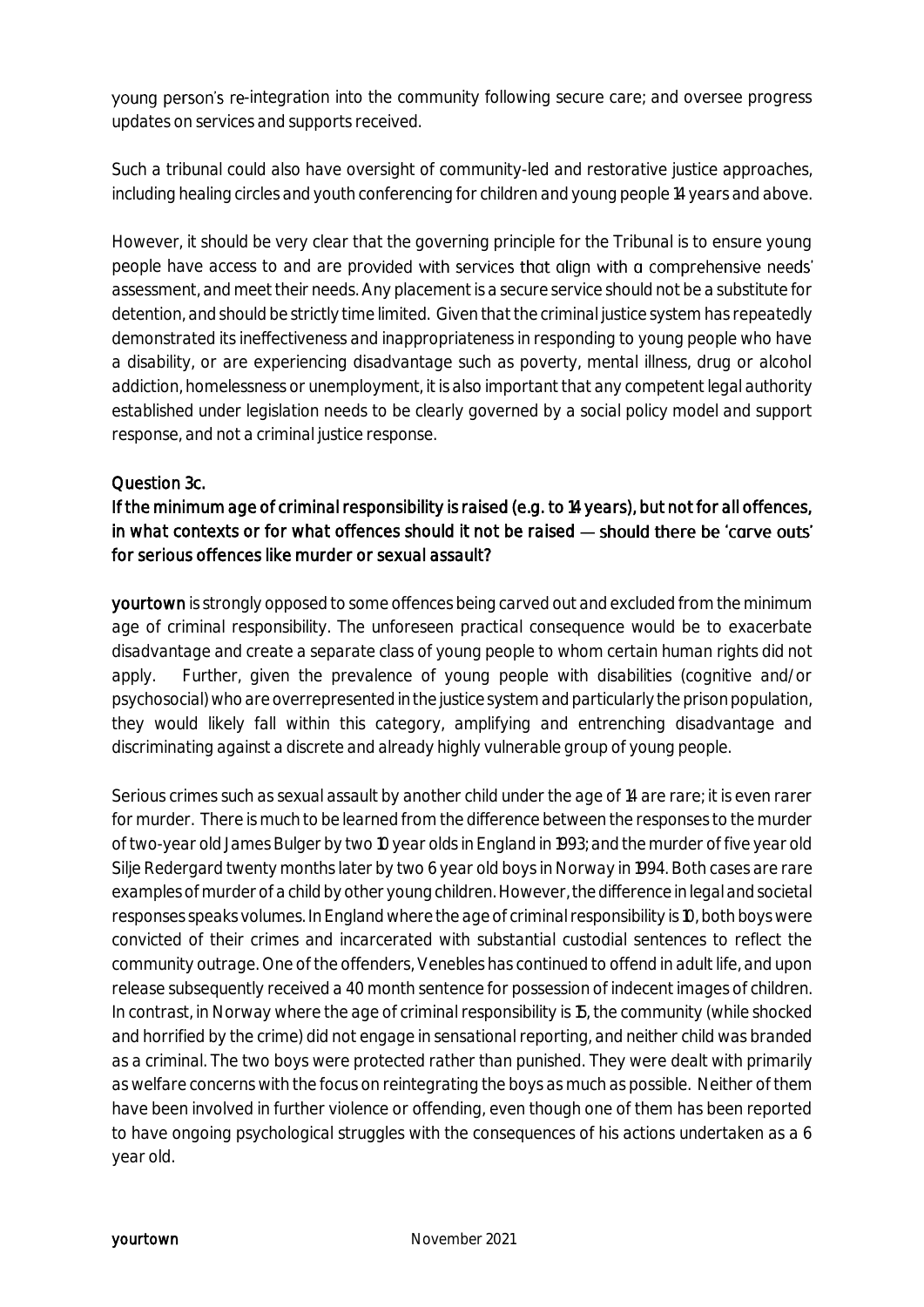The raising of the minimum age of criminal responsibility is to ensure that young people are not criminalised for behaviours and actions they do not understand. It would be a legal absurdity and make a mockery of justice if some 'serious' crimes were 'carved out' and others were not. It would mean that a 13 year old would not have the capacity to be found guilty of stealing, yet a 10 year old could have capacity and be found guilty for the far more heinous and serious crime of murder.

The appropriate response for any child under the age of 14 is a well-being, safety and support response. A child who takes the life of another child or commits a serious offence should be provided with the supports that align with their comprehensive assessment, and diagnoses and be provided with age and developmentally appropriate supports in the community.

It is a lynch mob mentality that seeks punitive responses to serious crimes by young children. Such a mentality is not conducive to justice, nor a properly functioning democracy, nor a fair and equitable justice system. England's example also shows that punishment does not prevent reoffending, and can in fact, be counterproductive in preventing future societal harm. There is much to be learned from the Norwegian response and attitude, where children who commit serious offences do not go through the justice system, but are directed to welfare services where they are protected and supported up to the age of 18.

# Question 4.

# What legal, federal, or other implications might arise from Tasmania raising the minimum age of criminal responsibility if other Australian jurisdictions do not?

There are positive implications for raising the minimum age of criminal responsibility. It would give Tasmania the opportunity to become the leader of reform in this area in Australia. Tasmania would have the opportunity to set legal precedents, guide service delivery to meet the needs of children exhibiting offending behaviour, and report and inform future Australian reforms.

Tasmania would also be demonstrably achieving their commitments under the Tasmanian Department of Police and Emergency Management Aboriginal Strategic Plan 2014-22, and the commitment to reduce the level of crime committed by and against Aboriginal people. By engaging in alternative strategies to address potentially offending behaviour in Indigenous young people, it would provide an effective way of reducing that young person's likelihood of ongoing contact with the criminal justice system.

There are also financial benefits for Tasmania. On a simple cost benefit analysis, it makes sense to provide diversionary and alternative interventions for young people given the high life time costs associated with interactions with the criminal justice system. There is also a high cost associated with detaining young people, with children roughly 10 times more expensive per person, as compared with an adult in detention. This is particularly important given the ample evidence that children who offend at a younger age, and are detained in a detention centre, are more likely to re-offend as a youth and be further involved in the criminal justice system as an adult. By investing in early intervention, it reduces both the immediate and future costs associated with the criminogenic effect of detention. It could provide Tasmania with a further opportunity to be the lead in Australian devised alternatives to detention, and cost effective strategies to address offending behaviour.